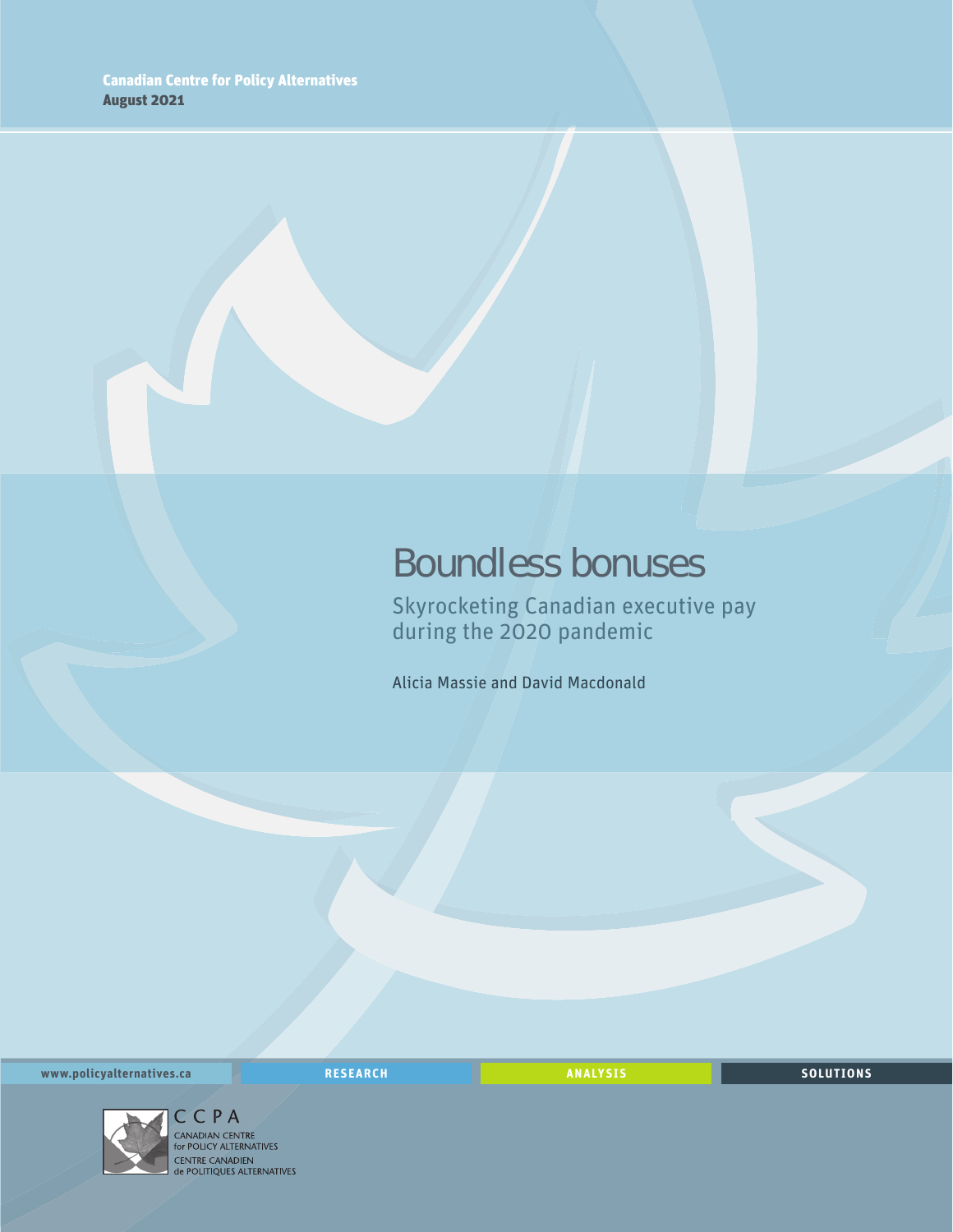

CCPA CANADIAN CENTRE<br>for POLICY ALTERNATIVES **CENTRE CANADIEN CENTRE CANADIEN** 

#### **isbn 978-1-77125-565-3**

This report is available free of charge at www.policyalternatives.ca.

#### **please make a donation...**

**Help us to continue to offer our publications free online.**

With your support we can continue to produce high quality research — and make sure it gets into the hands of citizens, journalists, policy makers and progressive organizations. Visit www.policyalternatives.ca or call 613-563-1341 for more information.

The CCPA is an independent policy research organization. This report has been subjected to peer review and meets the research standards of the Centre.

The opinions and recommendations in this report, and any errors, are those of the authors, and do not necessarily reflect the views of the funders of this report.



#### **about the authors**

Alicia Massie is the progressive economics fellow with the Canadian Centre for Policy Alternatives.

David Macdonald is a senior economist with the Canadian Centre for Policy Alternatives.

#### **acknowledgments**

The authors would like to thank Sarah Anderson, DT Cochrane and Toby Sanger for their thoughtful comments on an earlier version of this paper.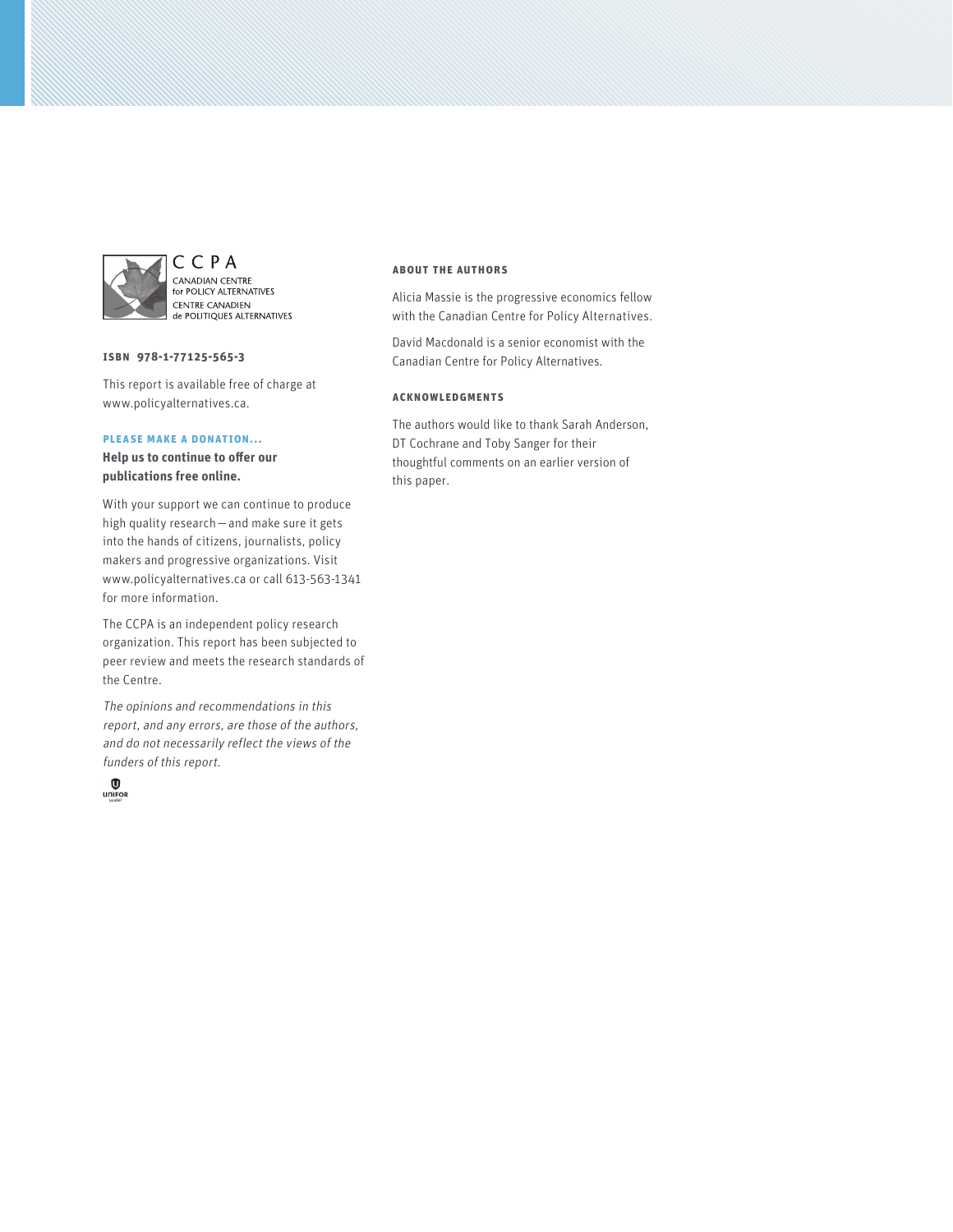#### **Boundless bonuses**

- 4 Fast Facts
- 5 Introduction
- 5 Executive pay is up 17% from 2019
- 6 Bonus adjustments
- 8 Salary cuts = bigger bonuses
- 9 Executive compensation: No risk, all reward
- 10 Tools that can push back
- 11 **Appendix A**
- 12 **Appendix B**
- 19 **Notes**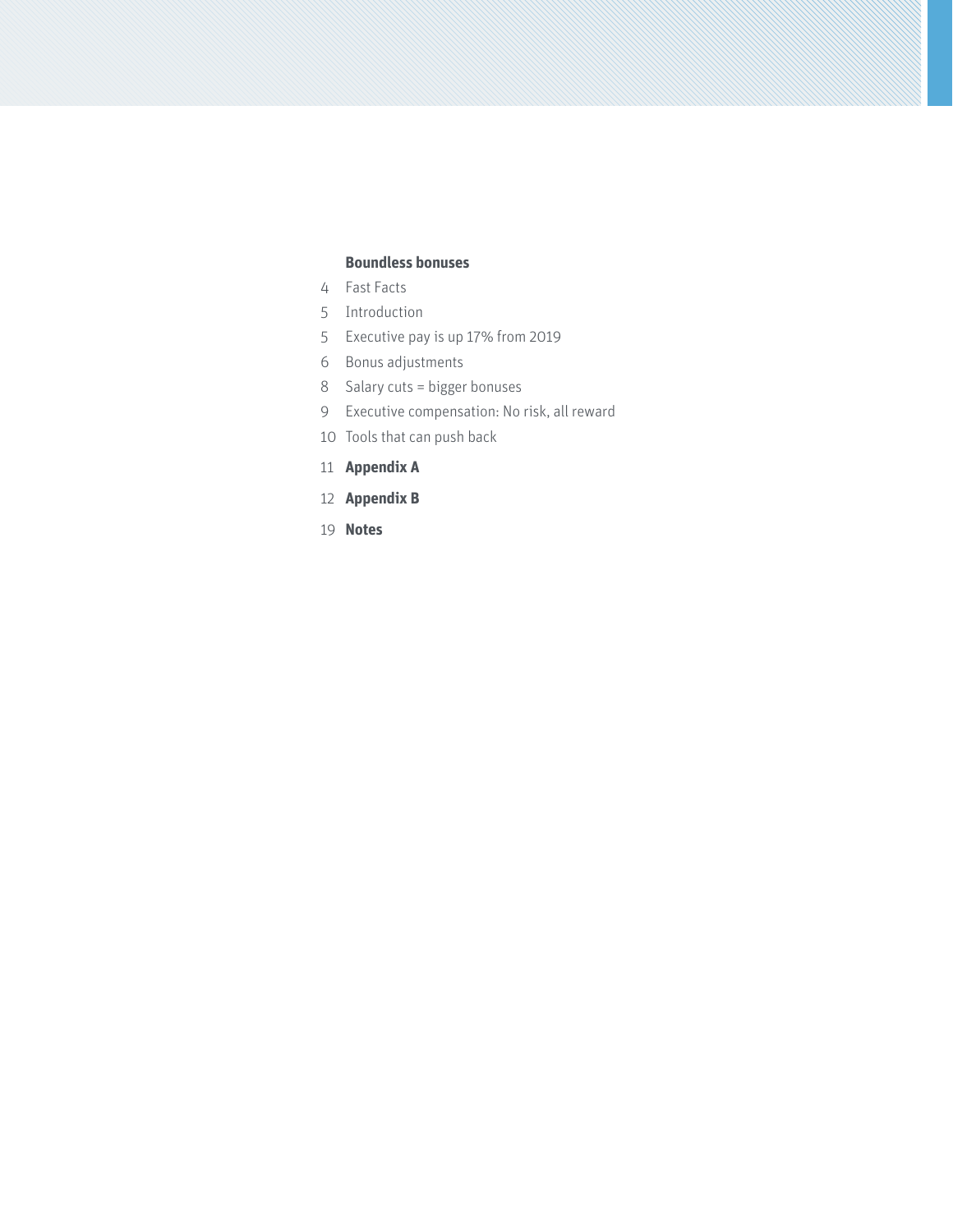## Boundless bonuses

Skyrocketing Canadian executive pay during the 2020 pandemic

## **Fast Facts**

- Executive pay is up on average 17% in 2020 compared to 2019.
- 49 of Canada's biggest companies modified their own compensation rules to boost executive bonuses during the pandemic in these ways (see Appendix B for full list):
	- 13 companies awarded large direct bonuses via cash, shares, or options;
	- 8 companies excluded poor financial results or otherwise adjusted away the impacts of the pandemic;
	- 24 companies altered the weighting, percentages, scores, or categories within performance evaluations;
	- 4 companies shifted to different financial or time-based evaluations.
- Among the executives who took "salary cuts" due to COVID-19, 52% saw their total pay increase anyway because bonuses overcame any salary decrease.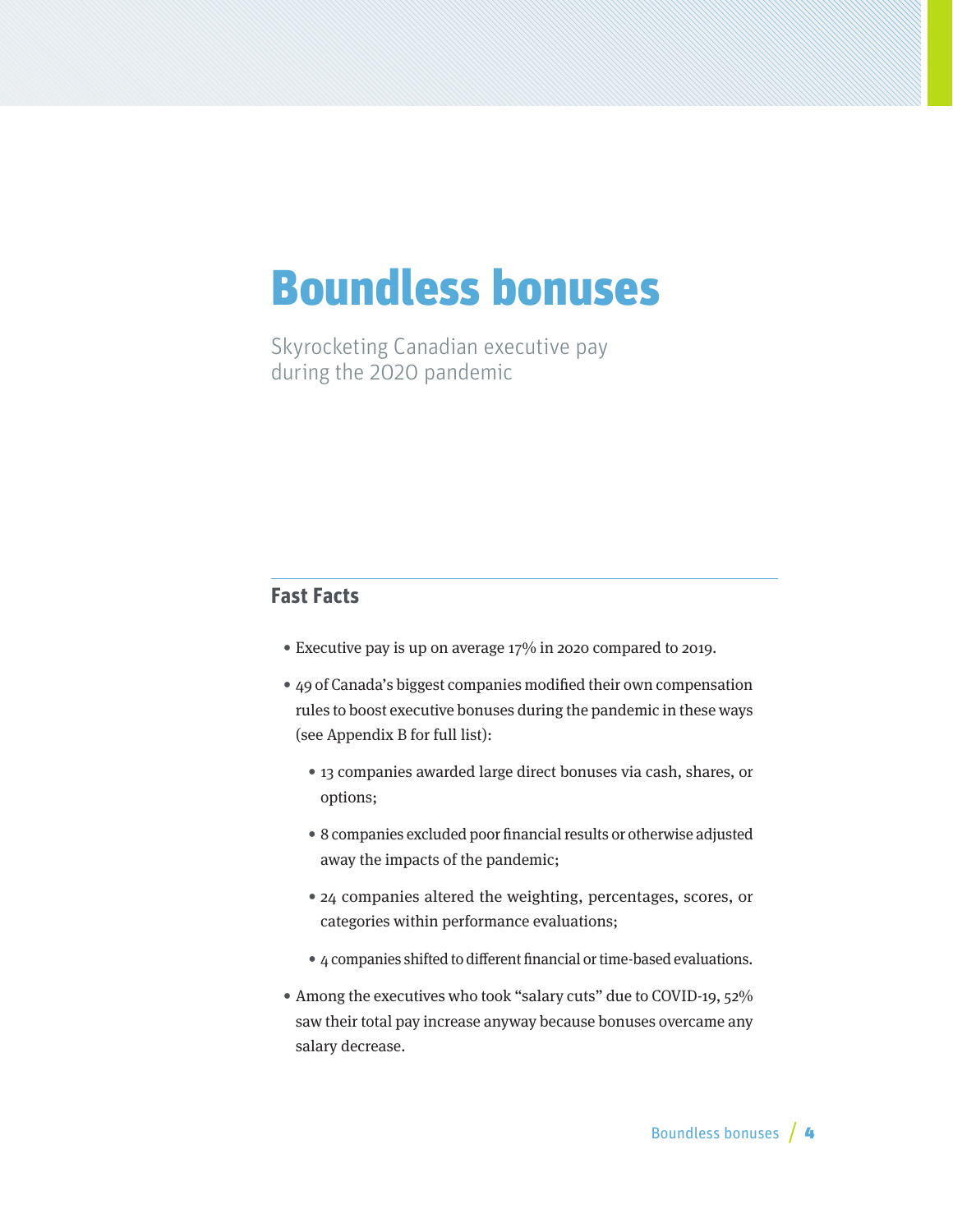### **Introduction**

Despite a devastating pandemic and ensuing financial crisis, Canadian CEOs enjoyed ever-healthier<sup>1</sup> paycheques in 2020—thanks, in part, to alterations of bonus pay rules.

Using filings from 209 publicly traded companies on the S&P/TSX Composite Index, we've combed through the numbers to see how executive pay shifted between 2019 and 2020. We tracked the compensation of 1,096 of the Named Executive Officers (NEOs) at these companies. This includes the CEO (which we've tracked elsewhere<sup>2</sup>) but also the other top paid execs at each company, like the Chief Financial Officer (CFO) and others. See Appendix A: Methodology for more details.

Executives across these companies are paid through multifaceted compensation programs where "salary" is typically the smallest component of overall pay. Beyond salaries and pensions, the rest of their pay is generally made up of "pay for performance" bonuses, which is hypothetically based on how the company is doing. The performance measures differ by company but can include revenue, profit or stock price goals. Measures can also include low workplace deaths and how much employees like working for a company.

We found many executive officers in Canada actively benefited from the pandemic—either because their companies were on the right side of COVID-19 and made a profit from it or because their bonus formulas were changed.

## **Executive pay is up 17% from 2019**

For low-wage workers, the pandemic meant widespread hour and job losses. In fact, in April and May of 2020, the first few months of pandemic lockdowns, half of all workers making \$17 an hour or less had lost their jobs or the majority of their hours. As of June 2021, they still haven't fully recovered.

In contrast, those making over \$35 an hour, the top quarter of workers, saw a complete recovery in jobs and hours by July 2020.

Pay increases for top executives were even rosier between 2019 and 2020. For the 758 executives with data, their average pay increase was 17%. This works out to an average raise of \$171,000 per top executive. Soaring stock markets in 2020, despite the pandemic, drove much of this increase as much of executives' pay is often linked to their company's stock price.

For others, as we'll see below, COVID-19 bonuses and rule alterations also boosted their pay.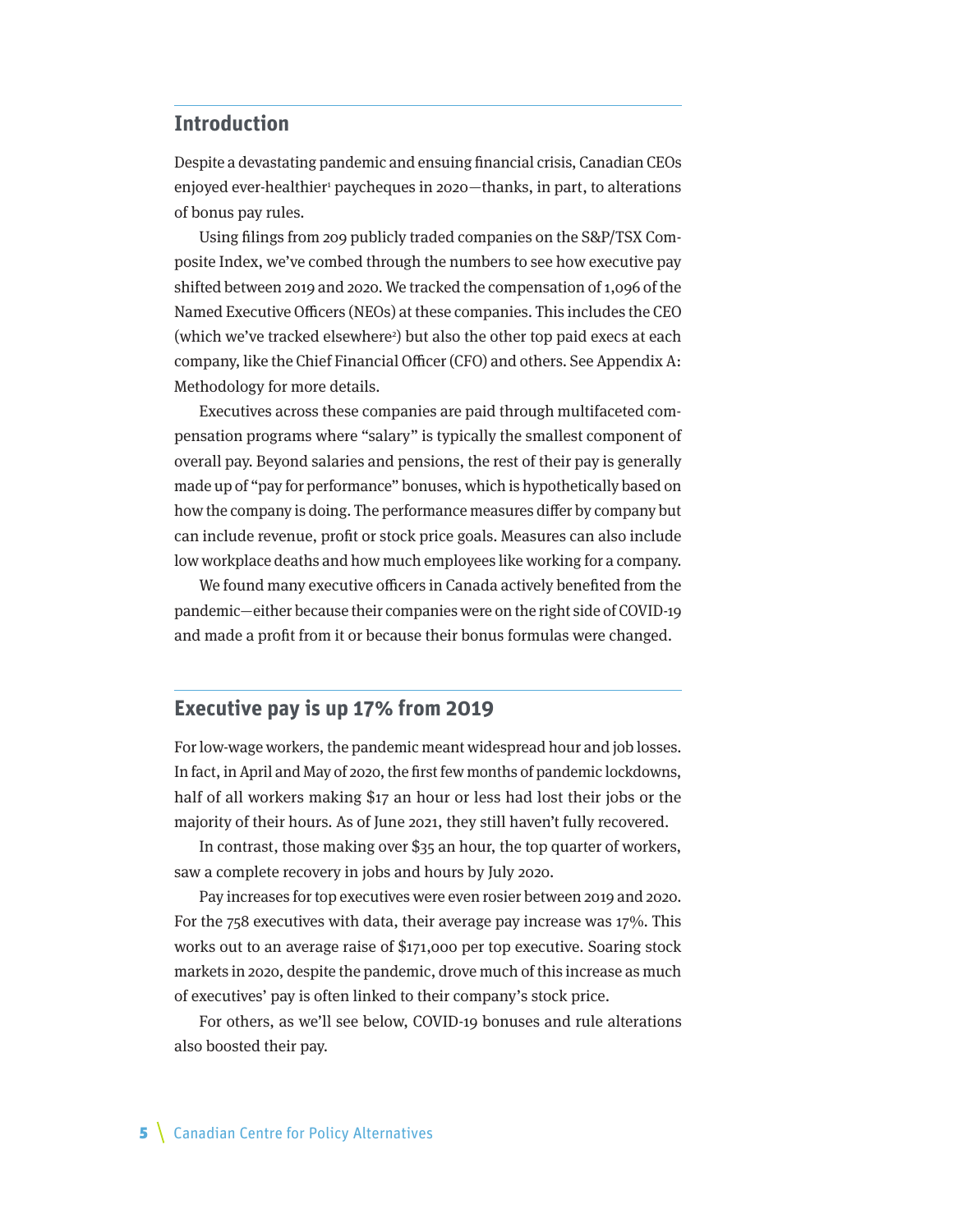## **Bonus adjustments**

Executives aren't paid like regular workers. Normal workers receive a salary or an hourly wage, which is taxed at statutory rates. They might get a small end-of-year bonus, but it would make up a very small part of their overall pay. Corporate executives are the exact opposite: the majority of their pay comes from bonuses, not salaries. To make matters more complicated, these executives often aren't paid in money, they are paid in stock or stock options that will only have value in a few years' time. Being paid this way allows for often generous tax breaks that are generally unavailable for working Canadians.

How much top executives make in bonus cash, stock and stock options is notoriously convoluted. These awards, routinely related to multiple factors (such as profit or stock price), are determined over multiple time frames, and are tied to categories or "targets" that might change from year to year or even quarter to quarter.

We found 49 companies, nearly a quarter of S&P/TSX Composite companies, altered their own rules to boost executives' paycheques, relying on a variety of maneuvers, including:

- Awarding large COVID-19 related bonuses via either cash, shares or stock options;
- Simulating financial figures for 2020 that excluded the impact of COVID-19;
- Altering the weighting, percentages, or overall categories within performance evaluations;
- Shifting to different financial or time-based evaluations.

It is worth mentioning that a few companies changed their bonus calculations so as to cancel or reduce their bonuses. For example: The CEO of Agnico-Eagle Mines Ltd. committed to a reduction in his short-term bonus, and Air Canada notoriously agreed to return<sup>3</sup> its "Pandemic Mitigation Bonuses" after widespread public outcry, given the federal loan support it had just received.

The devil remains in the details: Air Canada's named executive officers (NEOs), for example, publicly returned their COVID-19 bonuses due to public outcry over their recent receipt of a \$5.879 billion federal government bailout.<sup>4</sup> The CEO and executive vice-presidents agreed to voluntarily return<sup>5</sup> their combined \$2 million "pandemic mitigation bonuses" and a small,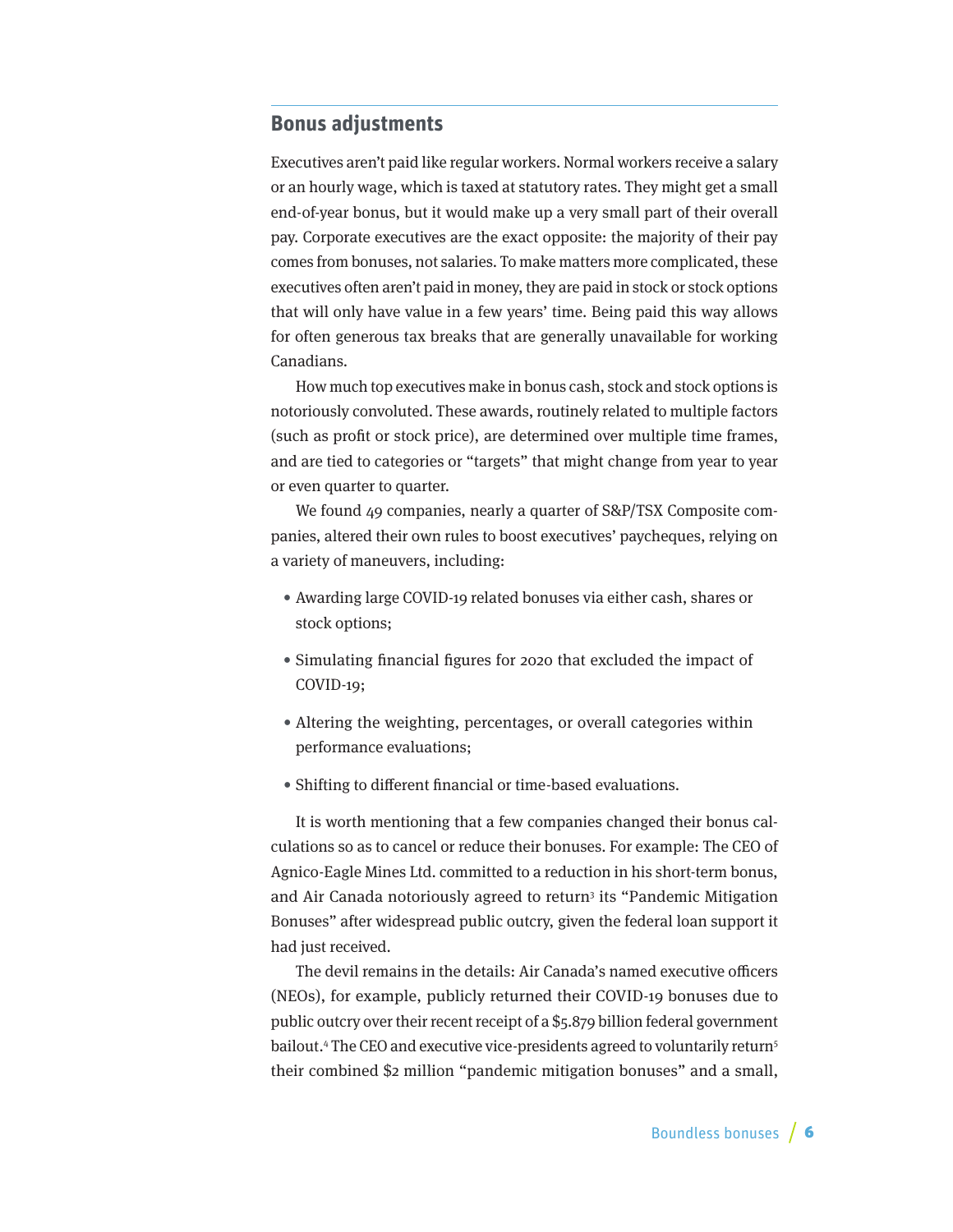#### **table 1** Bonus adjustments

| <b>Type of bonus adjustment</b>                                                           | <b>Number of companies</b> |
|-------------------------------------------------------------------------------------------|----------------------------|
| Awarding direct COVID-19 bonuses                                                          | 13                         |
| Creating hypothetical results excluding COVID-19 and then re-evaluated the bonuses        | 8                          |
| Altering the weighting, percentages, scores, or categories within performance evaluations | 24                         |
| Shifting to different financial or time-based evaluations                                 | 4                          |

undisclosed amount of share appreciation units. But this wasn't their entire bonus package for the 2020 year—it was only 15% of it. The executives kept the remaining 85% of their bonuses, which were worth \$11 million (spread across five top executives).

#### **COVID-19 bonuses**

Thirteen companies awarded COVID-19 related bonuses. These took the form of cash, stock or stock option awards at least in part related to executives addressing the impact of COVID-19 on their companies. For example:

• Gildan Activewear, a company reported to have taken a "huge hit"<sup>6</sup> during the pandemic, rationalized giving its CEO a direct bonus of \$7.8 million due, in large part, to his role leading the company through COVID-19

#### **Creating hypothetical financial results**

Eight of Canada's biggest companies simulated their financial results without COVID-19 and then awarded bonuses based on the simulated results rather than the actual results for 2020. For example:

• Martinrea International rationalized its bonus payments based on the assertion that the financial impacts of COVID-19 were simply too "unusual and external" and, given the company's "heroic" efforts, excluded the second quarter from bonus calculations.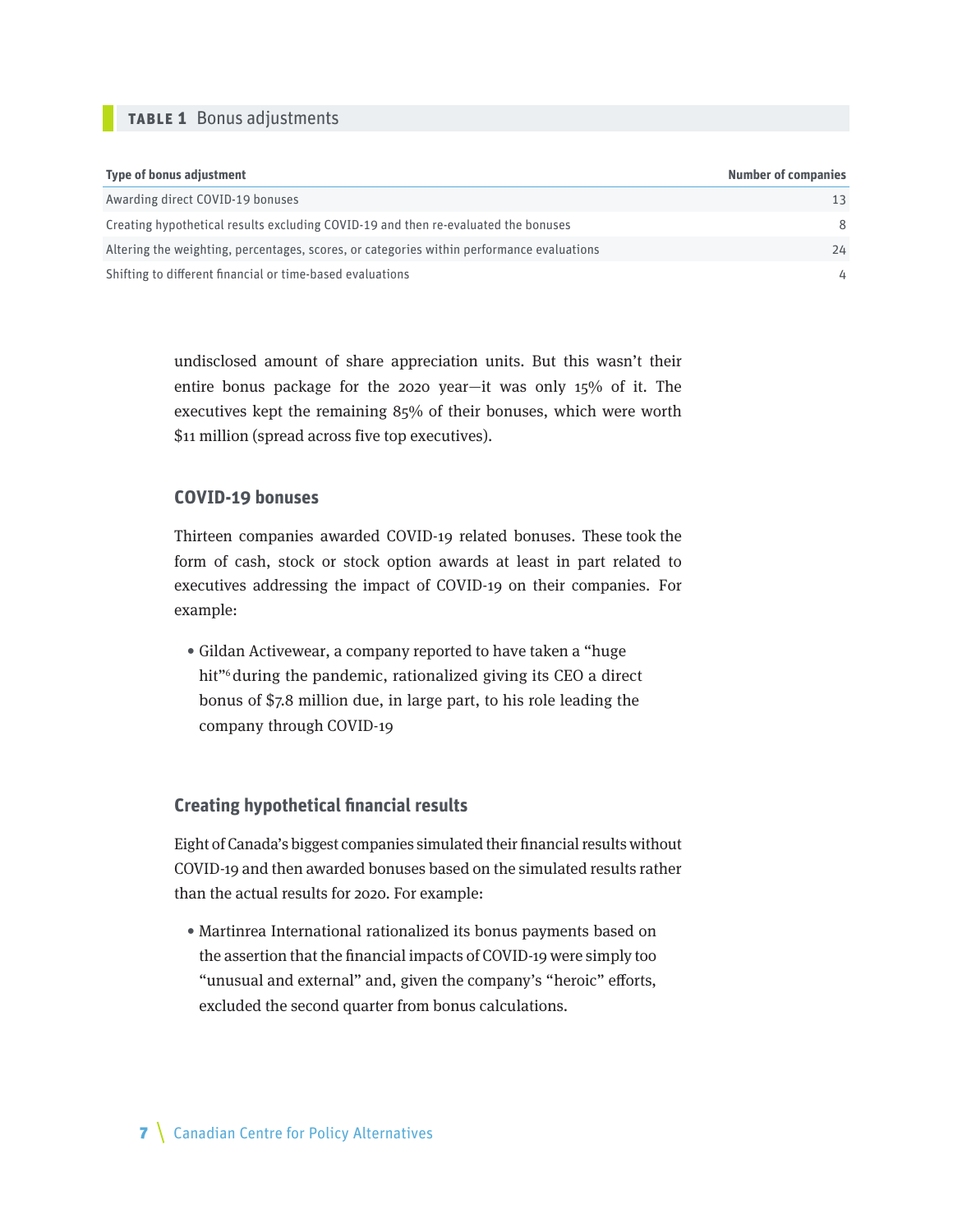- Dollarama justified its bonuses by rationalizing that once you remove the direct costs associated with COVID-19, executives would have received bonuses. Consequently, their compensation committee recommended that executives should receive their bonus.
- Sienna Senior Living, a company that experienced multiple COVID-19 outbreaks<sup>7</sup> at its facilities, explained that the loss of revenue and additional expenses incurred as a result of the pandemic were "extraordinary operating expenses" and were thus excluded when determining bonuses.

#### **Altering performance evaluations**

Twenty four big companies altered the weighting, percentage scores or categories upon which the final bonus was based. For example:

• Companies such as George Weston Ltd. and Laurentian Bank, bypassed their own performance results, saying that while 2020's results would have resulted in a nil  $(0\%)$  bonus payout in particular categories, it didn't seem fair, given what they deemed as "substantial" and "significant" efforts during 2020. As a result, they paid the bonuses.

#### **Shifting to different financial or time evaluations**

A final four companies modified the timeframes or financial measures used in calculating their bonuses. For example:

- CCL Industries argued that it created its bonus program before the pandemic, so it reworked its performance measures and targets to "motivate management to meet these unforeseen challenges." It did this by offering executives an additional two years to meet these targets.
- Bausch Health Companies bonus structure was based on using the results over an entire year. During the pandemic, the company instead evaluated bonuses on a quarterly basis "to allow for the instability and unpredictability of the COVID rebound."

## **Salary cuts = bigger bonuses**

Many companies have used "salary cuts"<sup>8</sup> to explain their compensation packages during such a difficult time.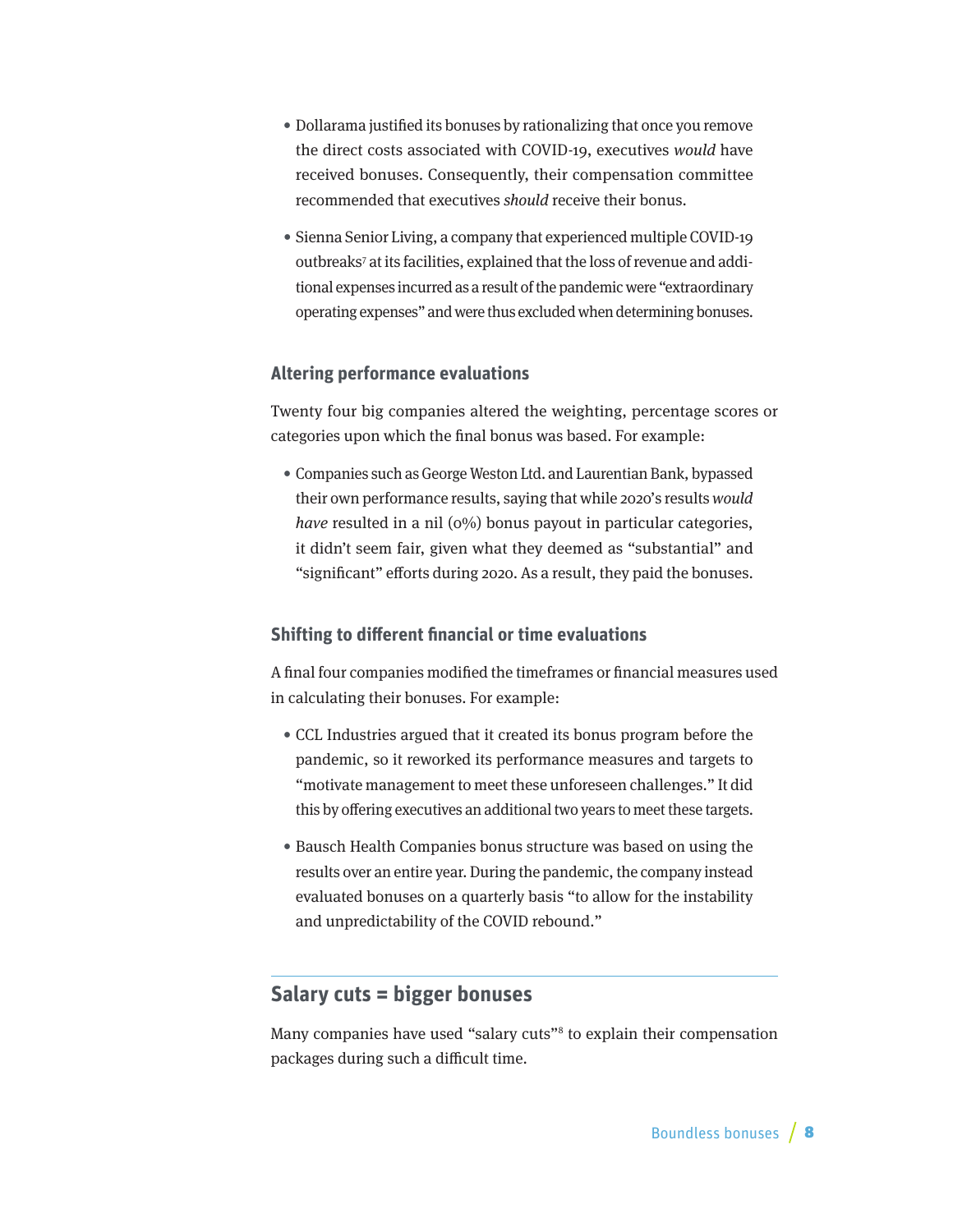Despite the prominence of those salary cuts within corporate public relations, flexible bonus packages can render those salary cuts to be symbolic in nature.

Salary is typically the smallest component of an executive's compensation package, which typically includes stock, stock options, cash bonuses and pension allocations. These make up the real substance of their pay. Among the 209 companies analyzed, salary accounted for 28%, on average, of overall top executive pay.

Among the 1,096 executives reviewed in this analysis, only 169 agreed to salary reductions and over half of the top executives (52%) who experienced a salary cut saw their overall pay actually increase in 2020 because their bonuses went up by more than what they lost in salary.

Often salary cuts were completely offset with other bonuses buffering the salary cut.

For example, Open Text, a company that permanently closed half of its offices and laid off 5% of its workforce,<sup>9</sup> offered "special performance bonuses" to executives in the amount equal to their original salary reductions.

Three of Alamos Gold's NEOs accepted a 25% reduction in salary for two months yet they saw their overall pay increase in 2020, despite experiencing multiple COVID-19 outbreaks<sup>10</sup> at a mine and receiving federal support via Canada Emergency Wage Subsidy.11

### **Executive compensation: No risk, all reward**

Such bonus pay practices are perfectly legal. Many companies carve out room for discretionary adjustments and compensation committees can determine how much executives should be awarded in bonuses.

Executive bonuses are inflated all the time due to formula alterations, despite world events. Take Canadian National Railway's 2020 removal of the financial impacts of "illegal rail blockades" from its bonus calculations or Teck Resources' adjustments to account for commodity prices and foreign exchange rate changes.

An oft-stated rationale for high executive compensation is that it is due to the "exceptional risk" executives shoulder. The bonuses they receive are high, but risky. If targets aren't met, those bonuses could be wiped out. But this argument falls apart when looking at the bonus formula alterations to limit reductions in bonuses during the pandemic. Bad commodity prices this year? Adjust the performance target downward. Bad second quarter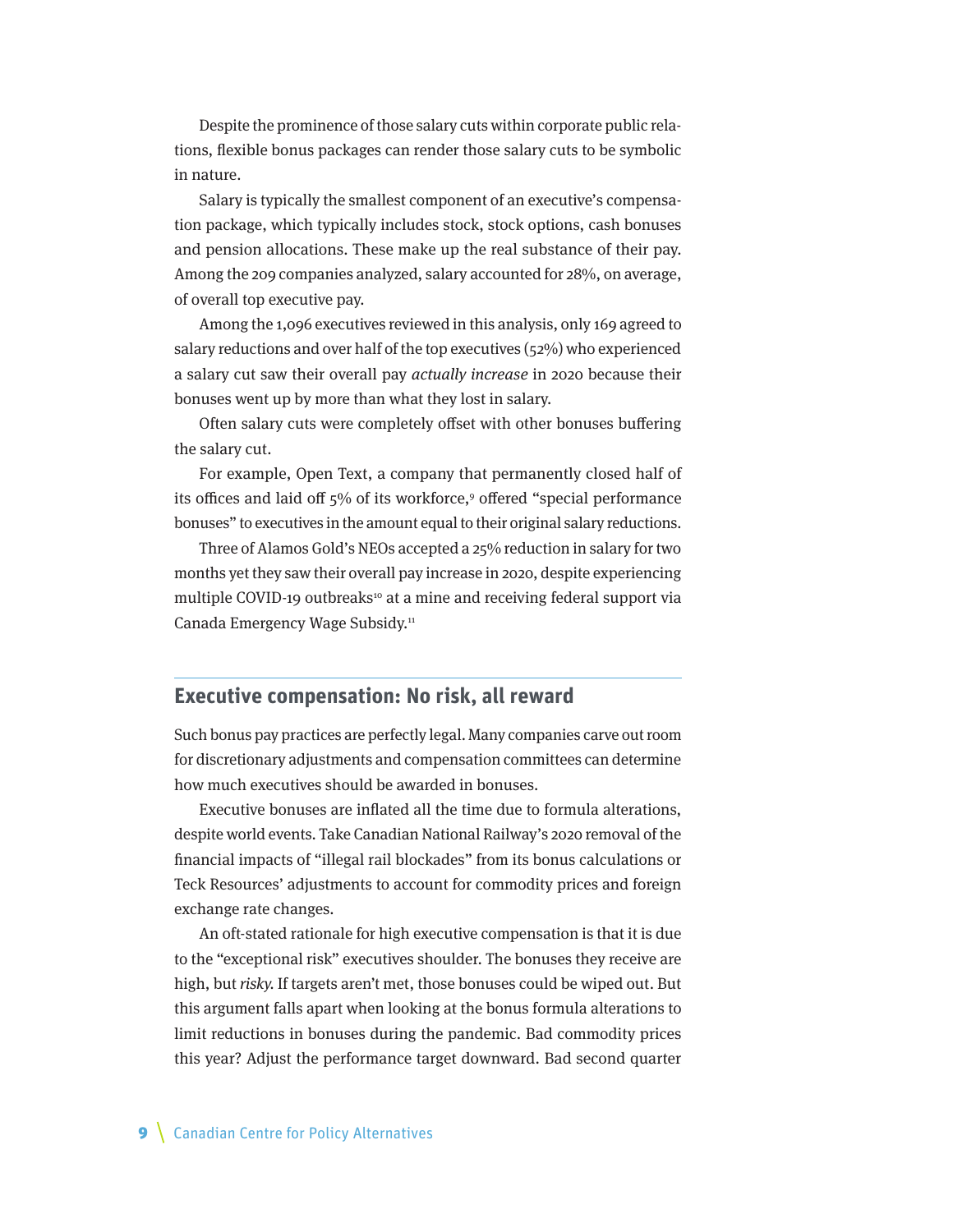due to a pandemic? Eliminate that from the calculation. Less than half of company employees say this is a good place to work? Substitute a rating of 100% on employee engagement.

## **Tools that can push back**

Not only are corporate executives receiving some of the biggest paycheques, they are often among the largest shareholders in companies providing them with extreme wealth.

There is an increased push across North America, and strong support from the majority of Canadians, $12$  for the implementation of a wealth tax. The federal government has promised to explore ways to tax extreme wealth inequality, but we've seen nothing yet. CCPA's analysis shows<sup>13</sup> that a modestly progressive wealth tax of 1% for wealth over \$10 million, 2% on wealth over \$100 million and 3% for wealth over \$1 billion would generate close to \$20 billion annually.

Rich corporate executives also benefit from tax loopholes that most Canadians would never be able to access.

While ordinary Canadians pay the full tax rate on their income from working, those with income from selling businesses or investments can pay tax at only half the rate.

Corporate executives, with their share- and option-based compensation, are chief among those benefiting from this loophole. Canada should follow President Biden's announcement<sup>14</sup> to tax capital gains at the full rate for millionaires. Even after recent stock option tax limits,<sup>15</sup> up to \$200,000 of executive compensation via option-based awards is subject only to capital gains tax, not income tax. That means a regular working Canadian must pay full income tax on their salary up to \$200,000. But a multi-millionaire executive getting a share-based bonus pays only 50%.<sup>16</sup>

Unlike in the U.S., where there is a \$1 million limit per executive, Canadian companies are entitled to deduct any amount of corporate pay as a business deduction. Limiting this tax-deductible expense to \$1 million per employee would send a signal to corporations and save the federal government hundreds of millions of dollars annually.

While last year was a period of devastating job loss and financial ruin for many Canadians, many executives were buffered from the pressure that COVID-19 placed on household income—thanks to executive compensation practices that are impervious to major crises such as a global pandemic.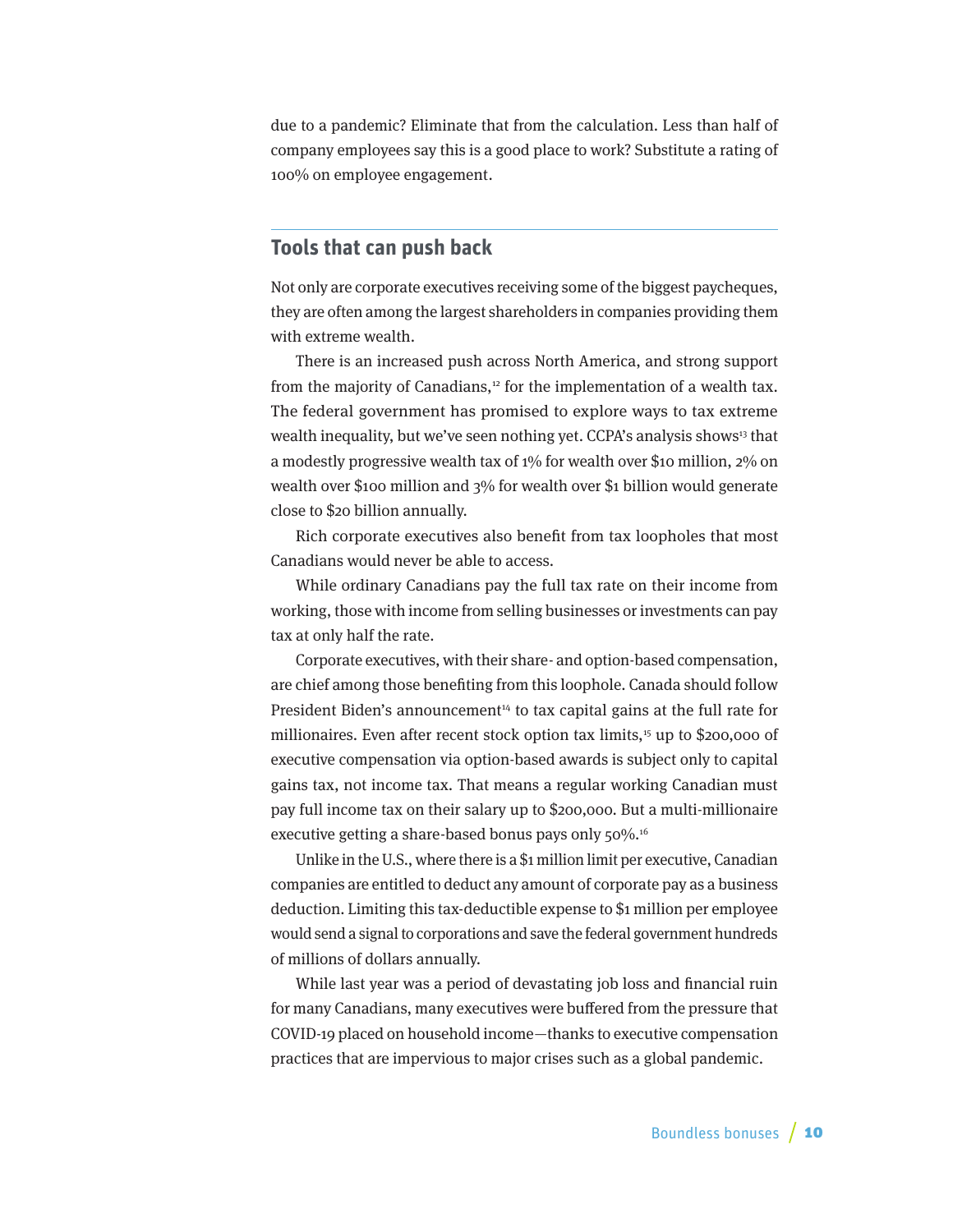# Appendix A

Methodology

a total of 222 companies were listed on the S&P/TSX in June 2020. 209 companies had usable proxy circular data and were analyzed. Thirteen companies were excluded from the analysis as they either had no filed proxy circular, or the proxy circulars did not contain executive compensation data. This was generally due to mergers. Publicly-available proxy circulars for 2020 were downloaded from either Sedar.com or individual companies' websites.

This resulted in a total of 1,096 executives analyzed, of which 758 had data for both 2019 and 2020. When calculating the average change in total compensation between 2019 and 2020 the top 1% and bottom 1% of average changes were excluded.

Executive compensation data was extracted from Summary Executive Compensation Tables and related notes. Adjustments to compensation programs and bonuses were analyzed from these tables and the surrounding contextual/narrative information included in the broader Executive Compensation and Letter to Shareholder sections.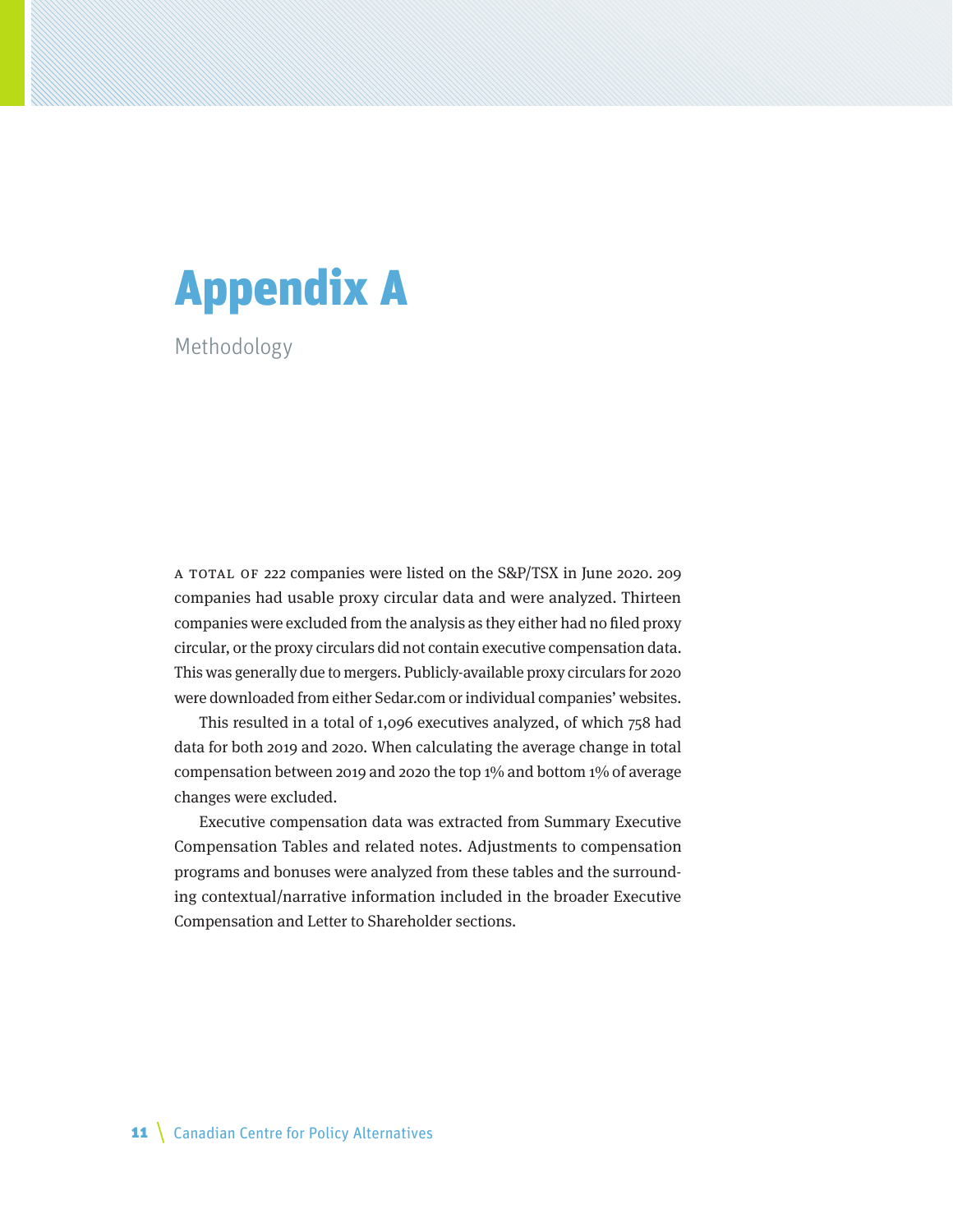# Appendix B

S&P/TSX companies which changed bonus formulas in 2020

## **table 2** S&P/TSX companies which changed bonus formulas in 2020

| <b>Company Name</b>               | <b>Type of</b><br>adjustment                                                                                | Language from proxy circular                                                                                                                                                                                                                                                                                                                                                                                                                                                                                                                                                                                                                                                                                                                                                                                                                                                                                                                                                                                                                                                                                                                                                                                                                                                                                                   | 2020 proxy<br>circular page<br>reference(s) |
|-----------------------------------|-------------------------------------------------------------------------------------------------------------|--------------------------------------------------------------------------------------------------------------------------------------------------------------------------------------------------------------------------------------------------------------------------------------------------------------------------------------------------------------------------------------------------------------------------------------------------------------------------------------------------------------------------------------------------------------------------------------------------------------------------------------------------------------------------------------------------------------------------------------------------------------------------------------------------------------------------------------------------------------------------------------------------------------------------------------------------------------------------------------------------------------------------------------------------------------------------------------------------------------------------------------------------------------------------------------------------------------------------------------------------------------------------------------------------------------------------------|---------------------------------------------|
| <b>Agnico-Eagle</b><br>Mines Ltd. | Direct bonus                                                                                                | "For 2020, the Compensation Committee initially awarded Mr. Boyd a short<br>term incentive award of C\$4.75 million, having regard to, among other things,<br>his accomplishments achieved during the year  However, we determined that,<br>notwithstanding we were prepared to award Mr. Boyd a short term incentive award of<br>C\$4.75 million, having regard to the fact that Mr. Boyd had committed to a reduction of<br>his short terms incentive award of C\$1 million in response to the COVID-19 pandemic,<br>the Compensation Committee would approve a award of C\$3.75 million. We commend<br>Mr. Boyd for his leadership throughout the COVID-19 pandemic and results that the<br>Company achieved while facing these unprecedented challenges"                                                                                                                                                                                                                                                                                                                                                                                                                                                                                                                                                                   | 29                                          |
| Air Canada                        | Direct bonus                                                                                                | "Due to the unprecedented impact of COVID-19 on the airline industry and Air Canada,<br>the Board of Directors used its discretion to amend several aspects of the Corporation's<br>compensation practices in 2020 which impacted each of the Named Executive Officers.<br>Base salaries were voluntarily reduced, at varying levels as set out below. No annual<br>incentive bonus was paid, except for a discretionary COVID-19 Pandemic Mitigation<br>Bonus paid to those individuals who contributed significantly to the Corporation's<br>survival and its Mitigation and Recovery Plan."                                                                                                                                                                                                                                                                                                                                                                                                                                                                                                                                                                                                                                                                                                                                 | 97                                          |
| Altus Group Ltd.                  | Altering the<br>weighting,<br>percentages,<br>scores, or<br>categories within<br>performance<br>evaluations | "Robert Courteau's KPIs established early in 2020 assumed a normal business<br>environment and his ability to accomplish them. In considering Mr. Courteau's<br>compensation outcomes in 2020, we exercised our discretion to account for the<br>adverse effects of the COVID-19 pandemic. We took into account that in 2020, under<br>Mr. Courteau's leadership, the company made substantial progress executing on its<br>strategic plan and delivered strong financial results and operational performance." //<br>"In determining Mr. Courteau's compensation outcomes in 2020, the Board exercised<br>its judgement and considered his accomplishments as CEO in 2020 in the context of<br>his successful navigation of the adverse effects of the COVID-19 pandemic including,<br>his overachievement in execution of the KPIs associated with the strategic plan<br>and talent strategy, the strong shareholder return experienced by investors and his<br>robust contribution to the CEO succession plan, and awarded him an annual bonus<br>payout of 200% of base salary. The Board has also considered that notwithstanding<br>the challenges of the COVID-19 pandemic, Mr. Courteau had been able to deliver<br>strong financial results and operations performance, as outlined in the Letter to<br>Shareholders" | 54 // 67-68                                 |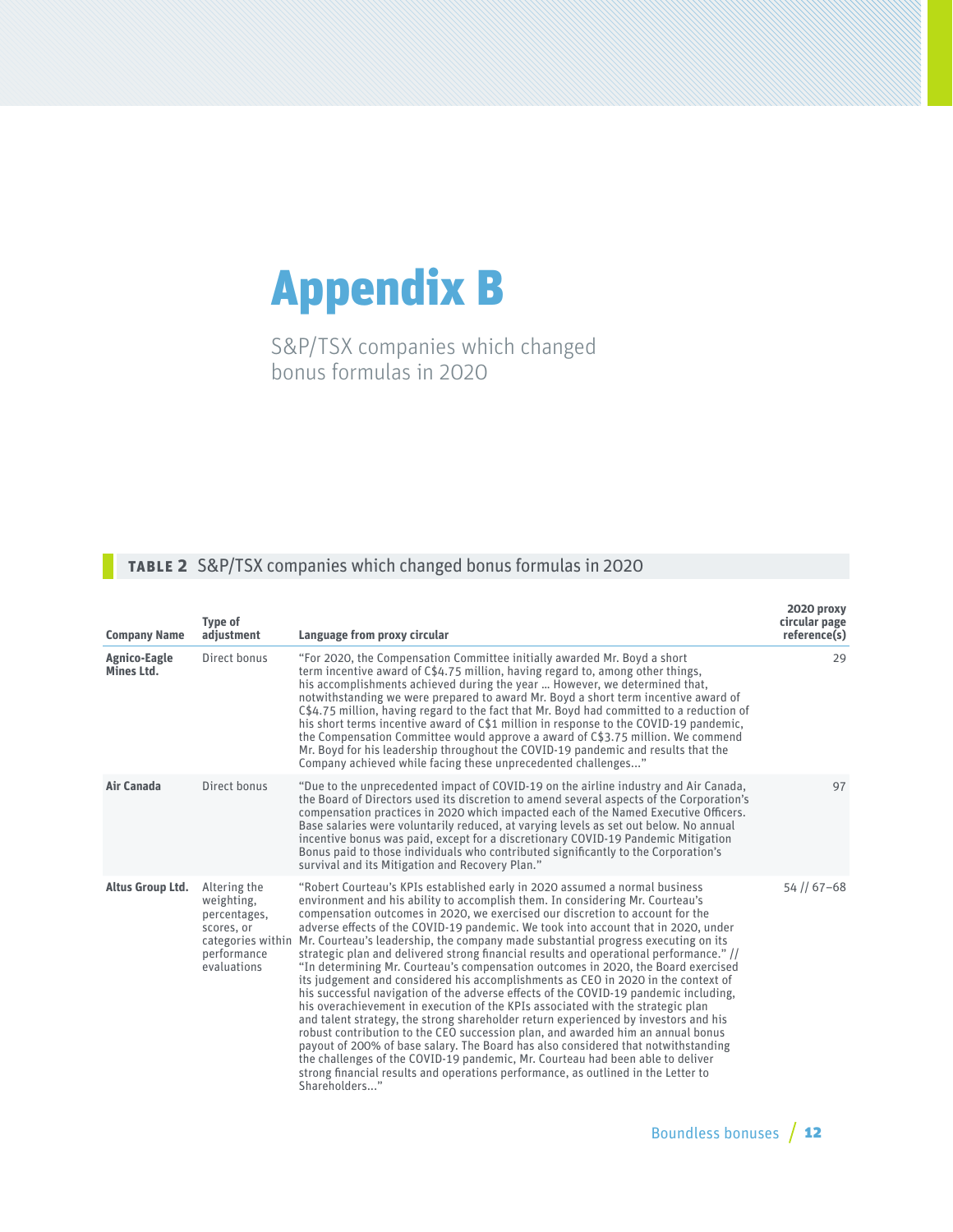| <b>Company Name</b>                               | <b>Type of</b><br>adjustment                                                                                | Language from proxy circular                                                                                                                                                                                                                                                                                                                                                                                                                                                                                                                                                                                                                                                                                                                                                                                                                                                            | 2020 proxy<br>circular page<br>reference(s) |
|---------------------------------------------------|-------------------------------------------------------------------------------------------------------------|-----------------------------------------------------------------------------------------------------------------------------------------------------------------------------------------------------------------------------------------------------------------------------------------------------------------------------------------------------------------------------------------------------------------------------------------------------------------------------------------------------------------------------------------------------------------------------------------------------------------------------------------------------------------------------------------------------------------------------------------------------------------------------------------------------------------------------------------------------------------------------------------|---------------------------------------------|
| Aurinia<br><b>Pharmaceuticals</b><br>Inc.         | Excluding poor<br>financial results<br>or otherwise<br>excluding the<br>impacts of the<br>pandemic          | "The performance conditions for the Pas granted to the officers of the Company did not<br>have performance metrics pertaining to the 2020 financial year"                                                                                                                                                                                                                                                                                                                                                                                                                                                                                                                                                                                                                                                                                                                               | 66                                          |
| <b>Badger</b><br>Daylighting Ltd.                 | Direct bonus                                                                                                | "The impact of the COVID-19 crisis on the business was significant, with this impact<br>broadly recognized as an external event not controllable by management  Because<br>the 2020 financial targets were established pre-pandemic and were not adjusted, the<br>Board determined that it was justified and in the best long-term interest of Badger to<br>award discretionary short-term bonuses to executive officers to recognize the success<br>in preserving shareholder value."                                                                                                                                                                                                                                                                                                                                                                                                  | 60                                          |
| <b>Ballard Power</b><br><b>Systems Inc.</b>       | Altering the<br>weighting,<br>percentages,<br>scores, or<br>performance<br>evaluations                      | "Ballard's 2020 Corporate Scorecard and Performance Share Units (PSU) Scorecard<br>were approved by the Board in December 2019 and did not contemplate the<br>unprecedented impact of COVID-19. In April 2020, the Board held an emergency<br>meeting to review management's COVID-19 Response Plan, including potential impact<br>categories within to the 2020 Annual Operating Plan. Given COVID-19 uncertainty for the remainder<br>of 2020, the Board decided not to make changes to the operating plan at that time,<br>but rather to consider the exercise of the Board discretion at the end of the year once<br>outcomes were known and giving regard to all relevant circumstances  In February<br>2021, the Board determined that it was appropriate to apply discretion and adjust the<br>financial goals in both the 2020 Corporate Scorecard and the 2020 PSU Scorecard." | $50 - 51$                                   |
| <b>Bausch Health</b><br><b>Companies Inc.</b>     | Shifting to<br>different<br>financial or<br>time-based<br>evaluations                                       | "While the Committee moved to a quarterly approach for 2020 to allow for the<br>instability and unpredictability of the COVID rebound"                                                                                                                                                                                                                                                                                                                                                                                                                                                                                                                                                                                                                                                                                                                                                  | 57                                          |
| <b>Boyd Group</b><br>Services Inc.                | Altering the<br>weighting,<br>percentages,<br>scores, or<br>categories within<br>performance<br>evaluations | "As a result of these actions, the Compensation Committee, in consultation with its<br>independent advisors, concluded that it would be appropriate to use discretion in<br>awarding short-term compensation this year and approved to award participating NEOs<br>at the level 2/3rds between threshold and target"                                                                                                                                                                                                                                                                                                                                                                                                                                                                                                                                                                    | 28                                          |
| <b>CAE Inc.</b>                                   | Shifting to<br>different<br>financial or<br>time-based<br>evaluations                                       | "As a result of the COVID-19 pandemic, CAE has implemented a number of measures to<br>protect the Company's financial position and preserve liquidity: —Deferred payment<br>of the FY2020 STIP and vested RSUs and PSUs to November 2020—Added critical<br>strategic COVID-19 response objectives to the FY2O21 STIP.  The FY2O21 STIP will<br>include qualitative measures (weighted at 30%) aimed at ensuring CAE is adequately<br>addressing the COVID-19 crisis.  The long-range financial targets associated with<br>PSUs will not be set at the time of the grant but rather in May 2021"                                                                                                                                                                                                                                                                                         | 63                                          |
| <b>Canadian</b><br><b>National Railway</b><br>Co. | Excluding poor<br>financial results<br>or otherwise<br>excluding the<br>impacts of the<br>pandemic          | "As a result of the unique circumstances of the COVID-19 pandemic in 2020, CN,<br>similar to other large corporations, had to consider whether the use of discretion<br>in the application of the AIBP was necessary and appropriate. The Board, after<br>carefully reviewing the impact of the extraordinary global pandemic, for the bonus<br>determination under the AIBP, excluded all government support related to the<br>pandemic received by CN, as well as CN expenses directly associated with the<br>Company's pandemic response. Similarly, the financial impacts of the illegal rail<br>blockades, which were outside of the control of the Company, were removed for the<br>bonus determination under the AIBP."                                                                                                                                                          | 44                                          |
| <b>Canadian Pacific</b><br>Railway Ltd.           | Altering the<br>weighting,<br>percentages,<br>scores, or<br>performance<br>evaluations                      | "While our overall company performance and shareholder return was favourable, the<br>COVID-19 pandemic impacted our volumes due to lower consumer demand, resulting<br>in the adjusted revenue not being achieved. Absent these impacts, the adjusted<br>revenue goal would have been met in full. To provide and equitable outcome for all<br>categories within award participants, the Board approved the application of positive discretion for<br>the PSOs to vest at 75 percent (without discretion it would have been at 50 percent)<br>and the PSUs will payout at 125 percent (without discretion would payout at 100<br>percent)"                                                                                                                                                                                                                                              | 65                                          |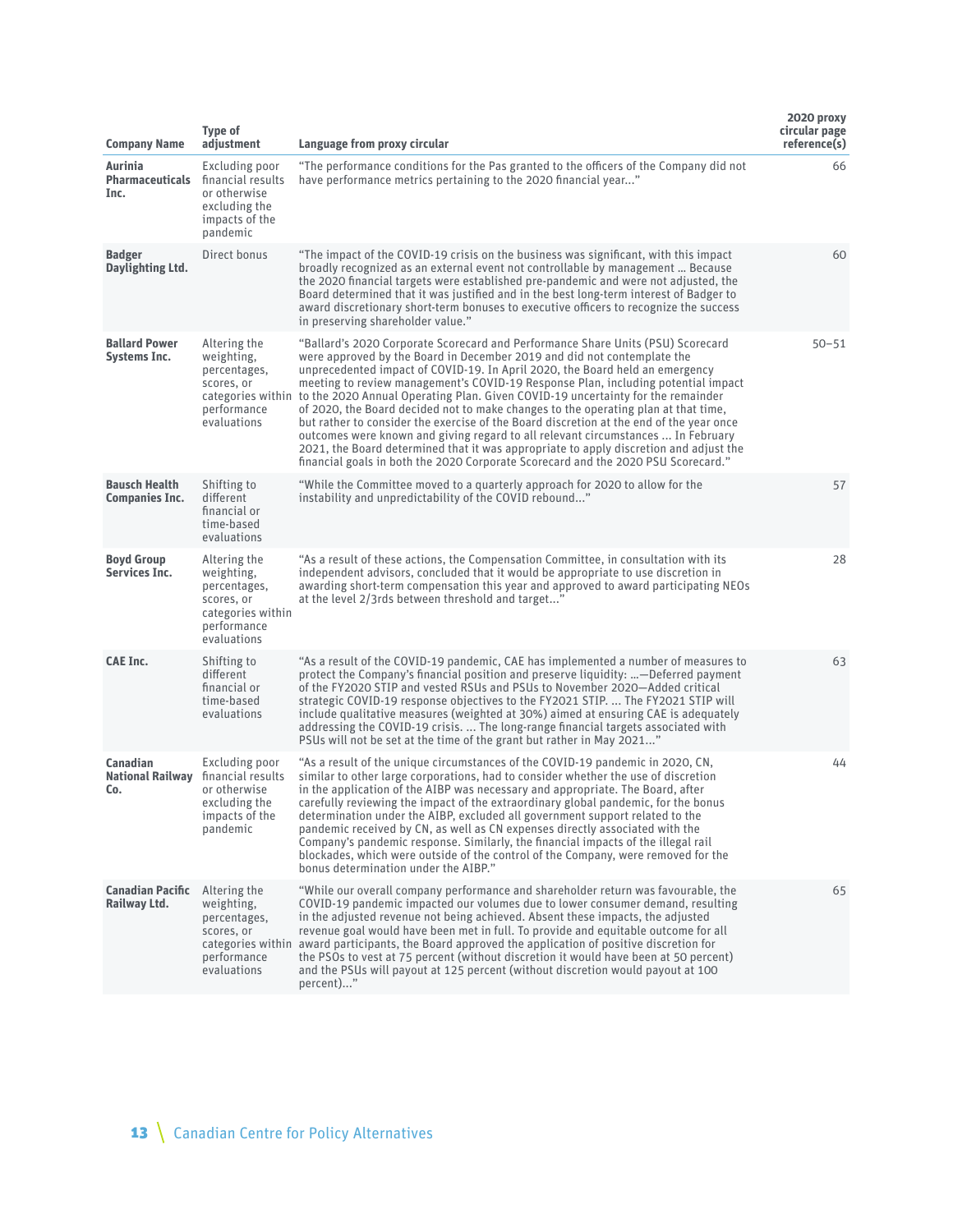| <b>Company Name</b>                                        | <b>Type of</b><br>adjustment                                                                       | Language from proxy circular                                                                                                                                                                                                                                                                                                                                                                                                                                                                                                                                                                                                                                                                                                                                                                                                                                                                                                                                                                                                                                                                            | 2020 proxy<br>circular page<br>reference(s) |
|------------------------------------------------------------|----------------------------------------------------------------------------------------------------|---------------------------------------------------------------------------------------------------------------------------------------------------------------------------------------------------------------------------------------------------------------------------------------------------------------------------------------------------------------------------------------------------------------------------------------------------------------------------------------------------------------------------------------------------------------------------------------------------------------------------------------------------------------------------------------------------------------------------------------------------------------------------------------------------------------------------------------------------------------------------------------------------------------------------------------------------------------------------------------------------------------------------------------------------------------------------------------------------------|---------------------------------------------|
| <b>Canfor Corp.</b>                                        | Direct bonus                                                                                       | "For 2020, the Board, as recommended by the Compensation Committee, determined<br>to award discretionary bonuses to all senior executives of the Company for having<br>delivered exceptional performance in areas of significant responsibility, and for having<br>a direct positive impact on the Company's performance during and exceptionally<br>challenging and volatile year. For 2020, the discretionary bonus represented 100% of<br>the individual's annual salary."                                                                                                                                                                                                                                                                                                                                                                                                                                                                                                                                                                                                                           | 17                                          |
| <b>Canopy Growth</b><br>Corp.                              | Excluding poor<br>financial results<br>or otherwise<br>excluding the<br>impacts of the<br>pandemic | "In Q4 of Fiscal 2020, and as part of the comprehensive review of compensation<br>policies, the Board adopted a new program with respect to short-term incentives for<br>the Company's executive leadership team, including the NEOs, for Fiscal 2021. The<br>new program measures performance against key financial and strategic objectives<br>while maintaining an ongoing view and potential revisions based on the impacts of<br>COVID-19, the impacts of which are reviewed quarterly"                                                                                                                                                                                                                                                                                                                                                                                                                                                                                                                                                                                                            | 37                                          |
| <b>CCL Industries</b>                                      | Shifting to<br>different<br>financial or<br>time-based<br>evaluations                              | "In 2019, the board of directors approved an LTIP which was initially intended to<br>apply for the years 2019 through 2021. The specified performance measures and<br>targets in the LTIP were set in 2019, prior to the outbreak of the COVID-19 pandemic.<br>The pandemic gave rise to uncertainties, challenges and impacts that were unexpected<br>and beyond management control.  the board considered it appropriate, fair and<br>equitable to update the specified performance measures and extend the LTIP by two<br>years to apply for the years 2019 and 2023"                                                                                                                                                                                                                                                                                                                                                                                                                                                                                                                                | 27                                          |
| <b>CGI Group Inc.</b>                                      | Altering the<br>weighting,<br>percentages,<br>scores, or<br>performance<br>evaluations             | "For fiscal 2020, the performance vesting of the PSUs based on the formula above, as<br>it pertains to the overall Company 43.7%. However, the Board of Directors established<br>performance vesting as it pertains to the overall Company at 45% as the profitability<br>performance factor was negatively impacted by unplanned restructuring costs related<br>categories within to the impact of the COVID-19 pandemic."                                                                                                                                                                                                                                                                                                                                                                                                                                                                                                                                                                                                                                                                             | 28                                          |
| <b>Chartwell</b><br><b>Retirement</b><br><b>Residences</b> | Altering the<br>weighting,<br>percentages,<br>scores, or<br>performance<br>evaluations             | "In the modified employee survey, 44% of employees in the Chartwell residences and<br>58% of employees in Chartwell's corporate offices responded as strongly agreeing to<br>the statement "I am satisfied with Chartwell as a place to work" in 2020  Based on<br>these results and the consideration of direct feedback from residents, their families<br>categories within and Chartwell employees, the Compensation Committee awarded 100% achievement<br>of the Customer Satisfaction and Reputation and Employee Engagement Goals" "The<br>Compensation Committee resolved to apply its discretion with respect to measuring<br>achievement of the Corporate Goals, taking into account the following principles<br>(the "2020 Principles"): 1. The need to recognize the exceptional efforts of Chartwell<br>staff and executives in mitigating the effects of the pandemic on Chartwell's business<br>operations and residents. 2. The need to incent Chartwell staff and executives to<br>remain with Chartwell"                                                                               | $35 - 36$                                   |
| <b>CI Financial</b><br>Corp.                               | Direct bonus                                                                                       | "The GHRC Committee assesses the Chief Executive Officer's ability to lead the<br>organization and to optimize opportunities to take advantage of favourable market<br>conditions or to mitigate the impact of unfavourable conditions, most notably the<br>COVID-19 pandemic. In recognition of Mr. MacAlpine's responsibilities, leadership of<br>and contribution to success in 2020, the GHRC Committee recommended to the Board<br>the payment of a cash bonus of \$1,000,000 and the award of 238,129 RSUs pursuant<br>to the RSU Plan."                                                                                                                                                                                                                                                                                                                                                                                                                                                                                                                                                          | 36                                          |
| Dollarama Inc.                                             | Excluding poor<br>financial results<br>or otherwise<br>excluding the<br>impacts of the<br>pandemic | "the Human Resources and Compensation Committee decided, on an exceptional<br>basis given the unknown effects of COVID-19 on the Corporation's performance<br>and on the economy in general, to postpone the setting of any targets for the three<br>performance metrics on which the Corporation's short-term incentive plan is based.<br>As the pandemic remained ongoing throughout the fiscal year, the Human Resources<br>and Compensation Committee, ultimately decided to maintain the flexibility to use<br>normalized metrics, discretion or a combination of both to assess performance of<br>NEOs and management after year end.  Based on those discussions and on the fact<br>that once incremental direct COVID related costs are excluded, results indicators<br>point to bonus metrics being delivered at or slightly above what would have been<br>targeted for the fiscal year as per the Corporation's preliminary budget, the committee<br>recommended to the Board of Directors that annual bonuses be paid at target, and the<br>Board of Directors endorsed the recommendation." | $33 - 34$                                   |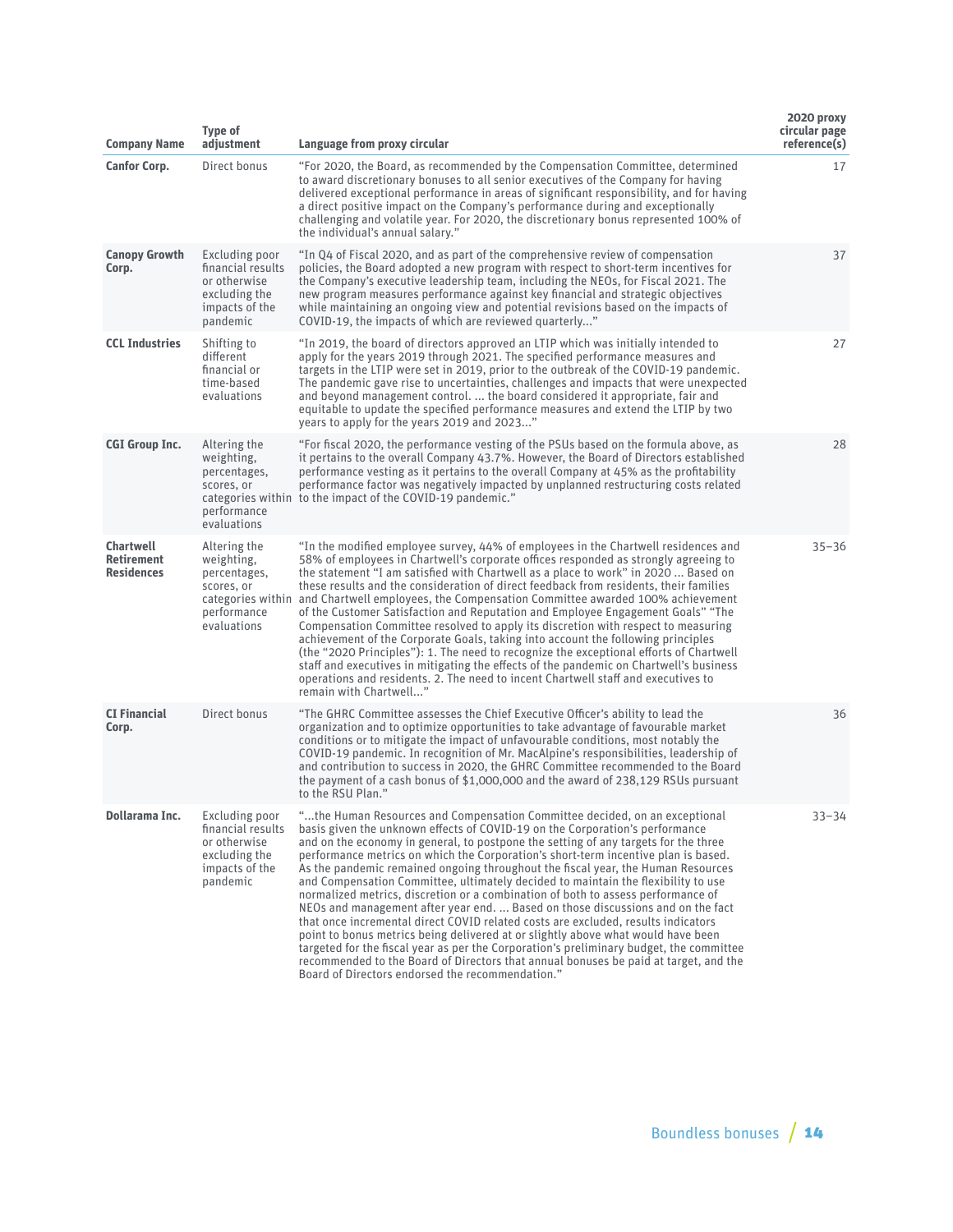| <b>Company Name</b>                          | <b>Type of</b><br>adjustment                                                                                | Language from proxy circular                                                                                                                                                                                                                                                                                                                                                                                                                                                                                                                                                                                                                                                                                                                                                      | 2020 proxy<br>circular page<br>reference(s) |
|----------------------------------------------|-------------------------------------------------------------------------------------------------------------|-----------------------------------------------------------------------------------------------------------------------------------------------------------------------------------------------------------------------------------------------------------------------------------------------------------------------------------------------------------------------------------------------------------------------------------------------------------------------------------------------------------------------------------------------------------------------------------------------------------------------------------------------------------------------------------------------------------------------------------------------------------------------------------|---------------------------------------------|
| <b>Dundee Precious</b><br><b>Metals</b>      | Altering the<br>weighting,<br>percentages,<br>scores, or<br>categories within<br>performance<br>evaluations | "In July, 2020, on the recommendation of the HCC Committee, the Board approved<br>minor amendments to the 2020 BSC to  (ii) reduce the target for implementing digital<br>initiatives from 80% to 70%; and (iii) update the work plan for the Business Planning<br>System ("BPS") project to reprioritize certain matters."                                                                                                                                                                                                                                                                                                                                                                                                                                                       | $76 - 77$                                   |
| <b>Enerplus Corp.</b>                        | Altering the<br>weighting,<br>percentages,<br>scores, or<br>performance<br>evaluations                      | "In response to the collapse in oil prices due to the coronavirus pandemic, Enerplus<br>reduced capital spending and curtailed uneconomic production, leading to a materially<br>different operational plan from its original 2020 budget. It is the Company's usual<br>practice to update the scorecard at year-end to reflect such changes to the capital<br>categories within program. Given the extraordinary circumstances, management proposed an adjusted<br>scorecard to the Board in early September, aligned with reinstated guidance to the<br>market regarding capital spending and production activity."                                                                                                                                                             | 58                                          |
| <b>First Quantum</b><br><b>Minerals Ltd.</b> | Altering the<br>weighting,<br>percentages,<br>scores, or<br>performance<br>evaluations                      | "In June 2020, after reviewing relative and absolute TSR performance, the Board<br>approved a visiting multiple of 75%. Applying the defined framework, vesting would<br>have been 0% as both relative and absolute TSR results were below threshold levels.<br>The Board believed this discretionary vesting was reasonable and appropriate in<br>categories within recognition of the extraordinary effect of COVID-19 on the Company's share price at the<br>time of vesting"                                                                                                                                                                                                                                                                                                  | 39                                          |
| <b>FirstService</b><br>Corp.                 | Direct bonus                                                                                                | "In recognition of the efforts and performance of certain FirstService management,<br>employees and Board members during the COVID-19 pandemic and in light of the<br>foregoing 2020 base salary reductions, effective December 2, 2020, an aggregate of<br>34,000 options were granted under the Option Plan to the Named Executive Officers."                                                                                                                                                                                                                                                                                                                                                                                                                                   | 21                                          |
| <b>George Weston</b><br>Ltd.                 | Altering the<br>weighting,<br>percentages,<br>scores, or<br>categories within<br>performance<br>evaluations | "In early 2021, the Governance Committee reviewed Weston Foods' 2020 financial<br>results, taking into consideration the extraordinary negative of COVID-19 on Weston<br>Foods' sales and earnings performance, due to sharply reduced demand in food service<br>products and several retail categories, as well as incremental costs for temporary pay<br>premiums and safety measures. Based on Weston Foods' performance, the payout<br>under its STIP for 2020 for the sales and earnings components would have been nil<br>(0%). However, in recognition of substantial employee efforts in connection with<br>Weston Foods' annual priorities under unprecedented circumstances, the Committee<br>determined that a payout of 70.5%, was appropriate in the circumstances." | 57                                          |
| Gildan<br><b>Activewear Inc.</b>             | Direct bonus                                                                                                | "In recognition of the President and Chief Executive Officer's key role in leading the<br>Company through the COVID-19 crisis  In November 2020, the Compensation and<br>Human Resources Committee, with the support of the WTW, recommended, and the<br>Board of Directors approved, a special one-time performance-based equity award for<br>Glenn J. Charmandy valued at \$7.8 million."                                                                                                                                                                                                                                                                                                                                                                                       | 43                                          |
| <b>Granite REIT</b>                          | Direct bonus                                                                                                | "In recognition of Granite's achievements, the Board approved a discretionary, one-<br>time corporate STIP adjustment for each NEO to reflect Granite's achievements in 2020<br>notwithstanding the impacts of COVID-19."                                                                                                                                                                                                                                                                                                                                                                                                                                                                                                                                                         | 28                                          |
| <b>Hudbay Minerals</b> Altering the<br>Inc.  | weighting,<br>percentages,<br>scores, or<br>performance<br>evaluations                                      | "While the Committee always has discretion to adjust incentive compensation awards<br>to ensure fairness, we recognize this discretion must be used infrequently and only<br>with good reason. Of the 13 performance categories in our 2020 corporate scorecards,<br>we applied discretion to adjust the scores in only two of the categories. In both of<br>categories within these instances, we used discretion to take into account the impact of the government-<br>mandated two-month shutdown of Constancia, which was entirely beyond our<br>management's control."                                                                                                                                                                                                       | 39                                          |
| <b>Kinross Gold</b><br>Corp.                 | Altering the<br>weighting,<br>percentages,<br>scores, or<br>performance<br>evaluations                      | "While the company met its targets for production, costs and capital for the ninth<br>consecutive year, the committee assessed the Delivering against guidance metric of<br>the SLT measures in the context of COVID-19, and applied judgement in its evaluation<br>in order to recognize the extraordinary circumstances under which these original<br>categories within targets were achieved  In order to recognize this remarkable achievement and the<br>extraordinary effort and strong leadership to accomplish it, the committee applied<br>judgement in its assessment through an upward adjustment of the score, increase it to<br>140%."                                                                                                                               | 77                                          |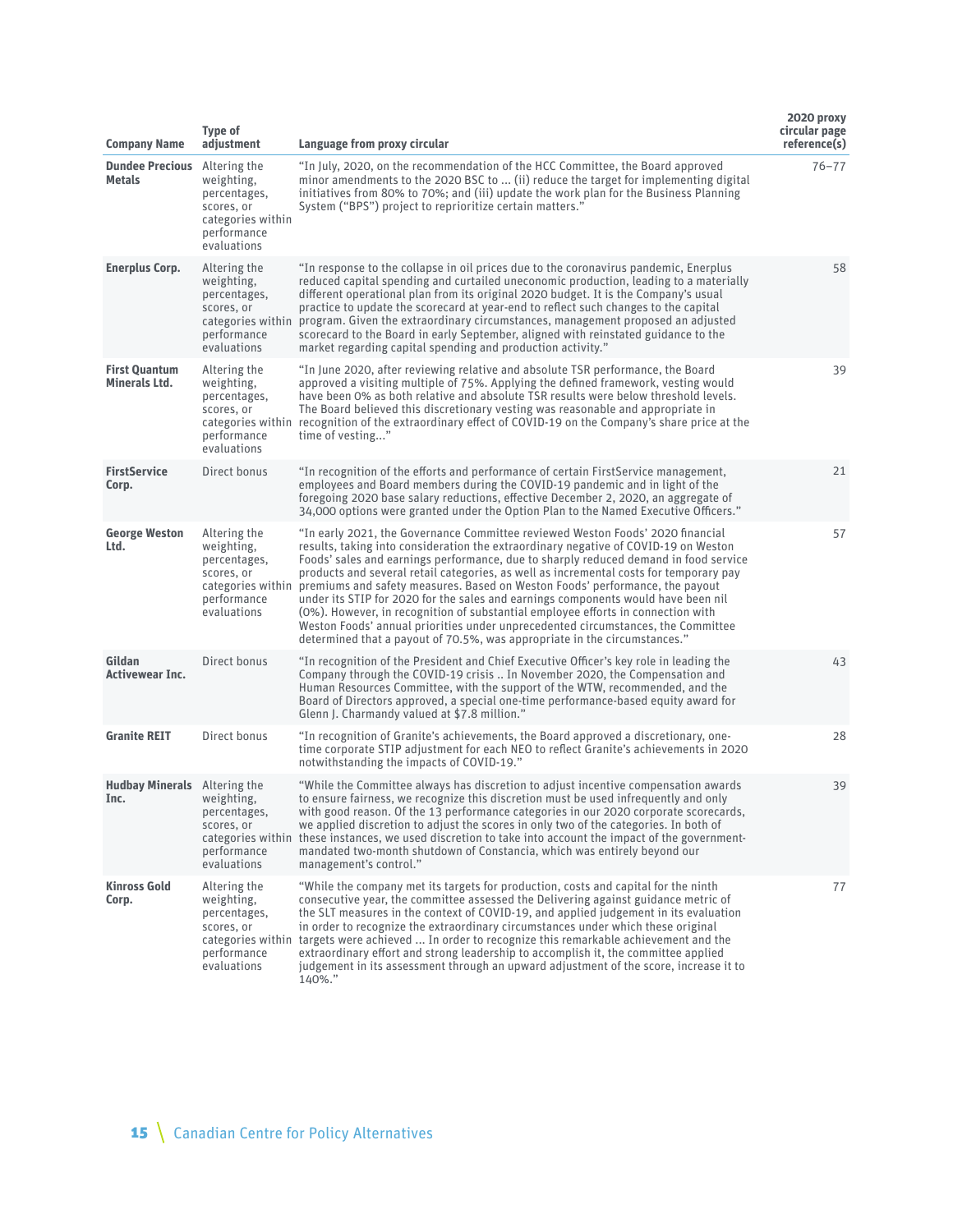| <b>Company Name</b>                                             | <b>Type of</b><br>adjustment                                                                                | Language from proxy circular                                                                                                                                                                                                                                                                                                                                                                                                                                                                                                                                                                                                                                                                                                                                                             | 2020 proxy<br>circular page<br>reference(s) |
|-----------------------------------------------------------------|-------------------------------------------------------------------------------------------------------------|------------------------------------------------------------------------------------------------------------------------------------------------------------------------------------------------------------------------------------------------------------------------------------------------------------------------------------------------------------------------------------------------------------------------------------------------------------------------------------------------------------------------------------------------------------------------------------------------------------------------------------------------------------------------------------------------------------------------------------------------------------------------------------------|---------------------------------------------|
| <b>Laurentian Bank</b><br>Of Canada                             | Altering the<br>weighting,<br>percentages,<br>scores, or<br>performance<br>evaluations                      | "The Bank's Adjusted Net Income was below the pre-determined performance<br>threshold set in fiscal 2019 for fiscal 2020, which would have normally resulted in<br>a Financial Performance Factor of 0% and short-term incentive payouts of \$0 for all<br>NEOs, irrespective of their Individual Performance Factors. In light of the pandemic's<br>categories within impact on operations and the extraordinary contributions of our employees during<br>this challenging year  in order to recognize their significant efforts, the Board,<br>upon recommendation of the HRCG Committee, exercised its discretion to adjust<br>performance targets on a sliding-scale  as a result, the Board approved discretionary<br>2020 short-term incentive payouts at 30% of target for NEOs." | 23                                          |
| <b>Lundin Gold Inc.</b>                                         | Altering the<br>weighting,<br>percentages,<br>scores, or<br>categories within<br>performance<br>evaluations | "While the 2020 performance measures were established prior to the start of the year,<br>they were adjusted during the year as a result of the impact of the COVID-19 pandemic<br>on operations."                                                                                                                                                                                                                                                                                                                                                                                                                                                                                                                                                                                        | 57                                          |
| <b>Magna</b><br><b>International</b><br>Inc.                    | Altering the<br>weighting,<br>percentages,<br>scores, or<br>performance<br>evaluations                      | "Early in 2021, the CGCNC reviewed the impact of COVID-19 on Magna's compensation<br>programs  Based on its review, the CGCNC applied discretion to add-back to the<br>bonus base for STIs certain amounts related to restructuring and impairment changes<br>recorded in 2020 substantially as a results of COVID-19, while also deducting from the<br>categories within bonus base certain amounts to ensure there was no compensation benefit related to<br>the net amount of COVID-related government grants."                                                                                                                                                                                                                                                                       | 4                                           |
| <b>Maple Leaf Foods</b> Altering the<br>Inc.                    | weighting,<br>percentages,<br>scores, or<br>categories within<br>performance<br>evaluations                 | "In 2020, the HRCC approved changes to the performance metrics under its short and<br>long-term incentive programs  based on the performance in each segment relative to<br>the targets, and applying adjustments to address the impact of COVID-19, the HRCC<br>approved 2020 STIP performance at 116.6% of the target level"                                                                                                                                                                                                                                                                                                                                                                                                                                                           | 56                                          |
| <b>Martinrea Intl</b><br>Inc.                                   | Excluding poor<br>financial results<br>or otherwise<br>excluding the<br>impacts of the<br>pandemic          | "Given the unusual and external factors of the COVID-19 pandemic that halted the<br>entire automotive industry for many weeks (and were largely out of the control of the<br>Company, despite heroic efforts to keep running in the midst of government lockdowns<br>and industry shutdowns), the Company requested, and the Board and Compensation<br>Committee agreed, to exclude the second quarter from the bonus calculations for 2020,<br>and adjusted its compensation formula on a one-time basis to reward the efforts of its<br>employees during the COVID-19 pandemic"                                                                                                                                                                                                        | 39                                          |
| <b>New Flyer</b><br><b>Industries Inc.</b>                      | Direct bonus                                                                                                | "NEO discretionary payment of \$585K to recognize efforts during COVID crisis."                                                                                                                                                                                                                                                                                                                                                                                                                                                                                                                                                                                                                                                                                                          | 24                                          |
| <b>NorthWest</b><br><b>Healthcare</b><br><b>Properties REIT</b> | Altering the<br>weighting,<br>percentages,<br>scores, or<br>categories within<br>performance<br>evaluations | "In 2020 the Personal Rating had a range from 0% to 120% to account for additional<br>challenges relating to the COVID-19 pandemic" (Personal rating ranged from<br>0-100% in 2019)                                                                                                                                                                                                                                                                                                                                                                                                                                                                                                                                                                                                      | 25                                          |
| Open Text Corp.                                                 | Direct bonus                                                                                                | "In recognition of their contributions, following the end of Fiscal 2020, the<br>Compensation Committee decided to grant a special performance bonus to those<br>employees whose pay had been cut as a result of the COVID-19 compensation<br>adjustments described above. Employees, including our Named Executive Officers,<br>will receive an amount equal to the reductions in their Fiscal 2020 salary and annual<br>incentive payout made pursuant to such compensation adjustments."                                                                                                                                                                                                                                                                                              | 34                                          |
| Osisko Gold<br><b>Royalties</b>                                 | Altering the<br>weighting,<br>percentages,<br>scores, or<br>performance<br>evaluations                      | "The HR Committee also assessed the performance of the Senior Vice President,<br>Technical Services and the President ODV for the 2020 Cariboo Key Objectives<br>and, further to such review and taking into account the required travelling and<br>working in the field during the COVID-19 pandemic, the HR Committee provided a<br>categories within recommendation to the Board to include a 10% premium for COVID-19 related risks,<br>therefore establishing the overall achievements at 100%."                                                                                                                                                                                                                                                                                    | 38                                          |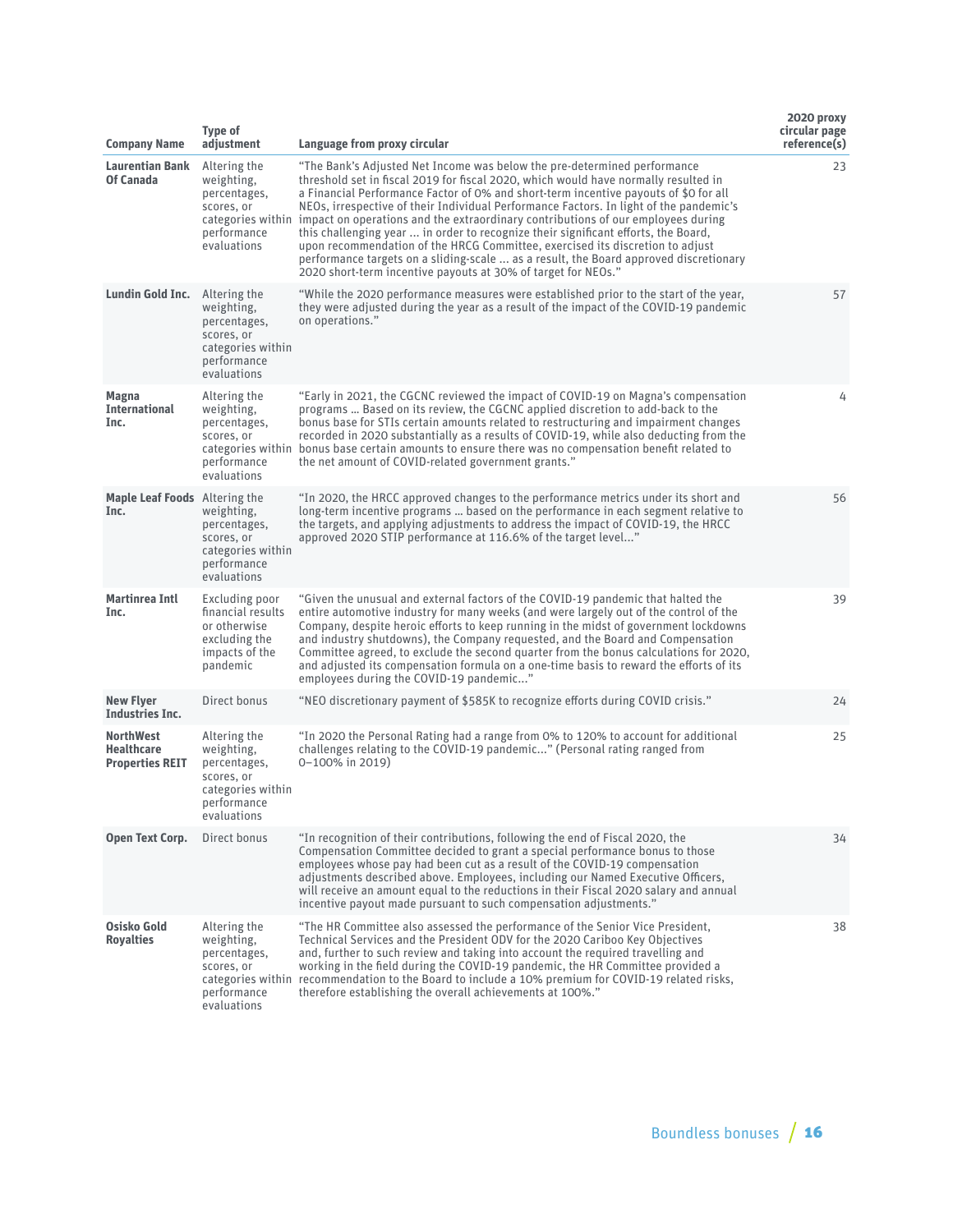| <b>Company Name</b>                                                  | Type of<br>adjustment                                                                              | Language from proxy circular                                                                                                                                                                                                                                                                                                                                                                                                                                                                                                                                                                                                                                                                                                                                                                                                                                                                                      | 2020 proxy<br>circular page<br>reference(s) |
|----------------------------------------------------------------------|----------------------------------------------------------------------------------------------------|-------------------------------------------------------------------------------------------------------------------------------------------------------------------------------------------------------------------------------------------------------------------------------------------------------------------------------------------------------------------------------------------------------------------------------------------------------------------------------------------------------------------------------------------------------------------------------------------------------------------------------------------------------------------------------------------------------------------------------------------------------------------------------------------------------------------------------------------------------------------------------------------------------------------|---------------------------------------------|
| <b>Pan American</b><br><b>Silver Corp.</b>                           | Direct bonus                                                                                       | "In recognition of his leadership role in managing the operations response to the<br>COVID-19 pandemic in 2020, Mr. Busby was awarded an extra-ordinary bonus of<br>\$92,000 in addition to his 2020 AIP award"                                                                                                                                                                                                                                                                                                                                                                                                                                                                                                                                                                                                                                                                                                   | 41                                          |
| <b>Parkland Fuel</b><br>Corp.                                        | Direct bonus                                                                                       | "Based on these results, the HR&CG Committee made a discretionary cash payment<br>equal to 50% of target 2020 AIP to executive team members, including the NEOs"—To<br>recognize the exceptional contributions of the executive team, the Board of Directors<br>approved a discretionary grant of Performance Share Units (PSUs) to members of the<br>executive team equal in value to roughly 15% of their target annual LTIP award, to be<br>granted in conjunction with the 2021 LTIP awards."                                                                                                                                                                                                                                                                                                                                                                                                                 | 36                                          |
| <b>Power Corp of</b><br>Canada*                                      | Altering the<br>weighting,<br>percentages,<br>scores, or<br>performance<br>evaluations             | "Objectives for each NEO was set at the beginning of 2020, and judgment was applied<br>by the Committee to determine the value of their contributions, while also recognizing<br>that priorities change over the course of a year, with responding to COVID-19 being a<br>case in point. In 2020, the Committee believed it was appropriate that Messrs. Tretiak<br>categories within and Genereux receive a higher level of aggregate incentive compensation  such<br>compensation therefore included further amounts in the form of additional incentive<br>payments, beyond such NEOs annual incentive payments."                                                                                                                                                                                                                                                                                              | 38                                          |
| <b>Quebecor Inc.</b>                                                 | Shifting to<br>different<br>financial or<br>time-based<br>evaluations                              | "The HRCG and the Board considered above all the fact that the financial objective<br>based on cash flows from operations was achieved in the case of QMI and some of<br>its business units, and that this financial objective, had it not been the COVID-19<br>pandemic, would have triggered payment of the short-term incentive plan for 2020.<br>Consequently even though the adjusted EBITA targets for QMI and some of its business<br>units were not met in 2020, the HRCG and the Board approved discretionary short-term<br>incentive bonus payments for the Named Executive Officers."                                                                                                                                                                                                                                                                                                                  | 44                                          |
| <b>Riocan Reit</b>                                                   | Altering the<br>weighting,<br>percentages,<br>scores, or<br>performance<br>evaluations             | "During 2020, the HRCC met several times with management to discuss the significant<br>impact of the pandemic on our business and management's response  the HRCC<br>made the following recommendations with respect to our incentive plans to recognize<br>strong performance before COVID-19, ensure sustained executive engagement, drive<br>categories within critical performance in support of our revised strategic business objectives and foster<br>long-term Unityholder value creation: - Amended the 2020 Executive Management<br>Bonus Plan (EMBP) as follows:—The low end threshold target for the FFO per Unit<br>metric was lowered —Reallocated the weighting on the SPNOI Growth metric —<br>Adjusted the Individual Impact Scorecard goals of our NEOs to replace goals that were<br>inappropriate due to pandemic restrictions with goals reflecting urgent pandemic-<br>related priorities." | 45                                          |
| <b>Sienna Senior</b><br>Living Inc.                                  | Excluding poor<br>financial results<br>or otherwise<br>excluding the<br>impacts of the<br>pandemic | "The CGNC exercised its discretion in the determination of STIP awards in 2020 for the<br>NEOs based on the following factors. 1. The need to consider the impact that the global<br>pandemic has had on the Company's stakeholders, including the Company's team<br>members and residents. 2. The impact of loss in revenue, and additional expenses<br>incurred, relating to the global pandemic that were unanticipated by necessity given<br>the circumstances. With the exclusion of the impact of pandemic expenses, defined<br>as extraordinary operating expenses incurred in relation to the prevention and<br>containment of COVID-19 the results for the Sienna Goals were 58% for Target NOI and<br>78% for Target OFFO/share."                                                                                                                                                                       | 25                                          |
| <b>Silver Standard</b><br>Resources Inc.                             | Excluding poor<br>financial results<br>or otherwise<br>excluding the<br>impacts of the<br>pandemic | "The Compensation & Leadership Committee did not adjust the STI structures,<br>performance measures, or goals and ranges for the impact of the COVID-19 pandemic.<br>However, the assessment of 2020 performance under each STI plan considered the<br>impact COVID-19 closures and delays had on production and costs. Where appropriate,<br>a pro-rata approach to assessing overall performance was applied to account for<br>COVID-19 impacts." // "The Compensation and Leadership Development Committee<br>did not change the approved STI goals or otherwise change the design of the 2020<br>STI plan for the impacts of the COVID-19 pandemic. However, for some indicators the<br>Committee did exercise judgement in the final evaluation of performance against the<br>original approved goals to take the COVID impacts into account."                                                               | $35$ // 48                                  |
| <b>Smart Real Estate</b> Altering the<br>Investment Trust weighting, | percentages,<br>scores, or<br>categories within<br>performance<br>evaluations                      | "In light of the evolving COVID-19 pandemic and its direct, unplanned adverse impact<br>on SmartCentre's operations in 2020, the trust-level and personal-level performance<br>metrics were, in fact, developed and re-evaluated throughout the year"                                                                                                                                                                                                                                                                                                                                                                                                                                                                                                                                                                                                                                                             | 37                                          |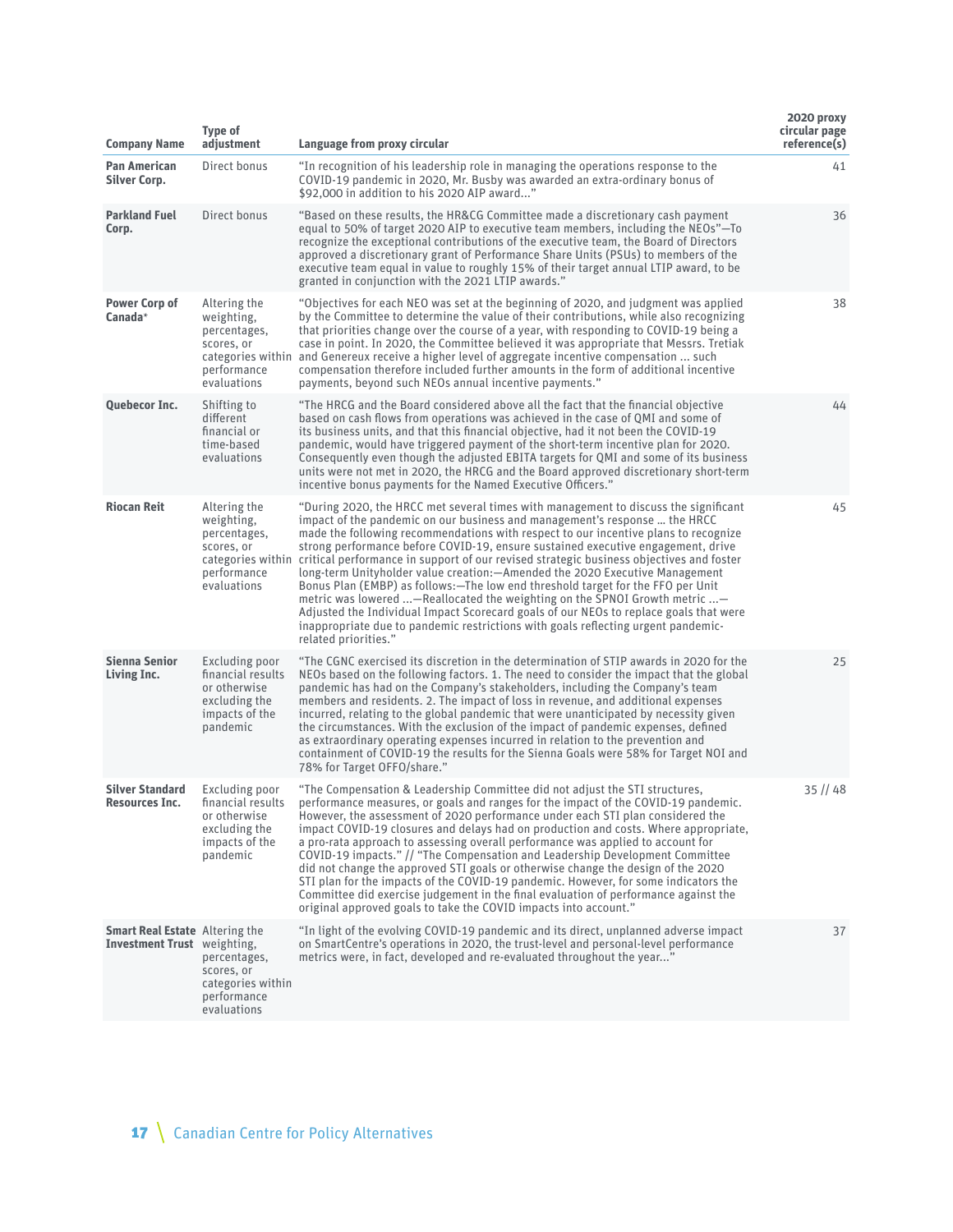| <b>Company Name</b>                                                    | <b>Type of</b><br>adjustment                                                                                | Language from proxy circular                                                                                                                                                                                                                                                                                                                                                                                                                                                                                                                                                                                                                                                                                                                                                                               | 2020 proxy<br>circular page<br>reference(s) |
|------------------------------------------------------------------------|-------------------------------------------------------------------------------------------------------------|------------------------------------------------------------------------------------------------------------------------------------------------------------------------------------------------------------------------------------------------------------------------------------------------------------------------------------------------------------------------------------------------------------------------------------------------------------------------------------------------------------------------------------------------------------------------------------------------------------------------------------------------------------------------------------------------------------------------------------------------------------------------------------------------------------|---------------------------------------------|
| <b>Summit</b><br><b>Industrial</b><br><b>Income REIT</b>               | Direct bonus                                                                                                | "Each of Mr. Drake and Ms. Hill received an amount of \$60,000, and Ms. Gibbs received<br>an amount of \$20,000  as an incremental performance bonus that was recommended<br>by the Compensation and Nominating Committee and approved by the Board as a one-<br>time award in light of various achievements during the COVID-19 pandemic in 2020"                                                                                                                                                                                                                                                                                                                                                                                                                                                         | 23                                          |
| <b>Suncor Energy</b><br>Inc.                                           | Excluding poor<br>financial results<br>or otherwise<br>excluding the<br>impacts of the<br>pandemic          | "FFO was adjusted to exclude the Canada Emergency Wage Subsidy (CEWS), the<br>transportation provision related to Keystone XL, and certain unanticipated costs<br>related to responding to the COVID-19 pandemic"                                                                                                                                                                                                                                                                                                                                                                                                                                                                                                                                                                                          | 38                                          |
| <b>Teck Resources</b><br>Ltd.                                          | Altering the<br>weighting,<br>percentages,<br>scores, or<br>performance<br>evaluations                      | "For 2020, realized commodity prices were marginally lower than those assumed in<br>our business plan, results in our targets being adjusted downwards slightly to account<br>for those commodity prices. In addition, to take account of reduced production due<br>to pandemic-related workforce constraints at our steelmaking coal operations from<br>categories within beginning in March 2020, the budget targets for that business unit were reset mid-<br>vear."                                                                                                                                                                                                                                                                                                                                    | 43                                          |
| <b>Telus Corp.</b>                                                     | Altering the<br>weighting,<br>percentages,<br>scores, or<br>performance<br>evaluations                      | "during the second quarter, we reviewed our 2020 priorities with a lens towards<br>prioritization and what matters most. Given the extraordinary circumstances, in May<br>2020 we revamped our approach by establishing our COVID-revised scorecard for<br>measuring performance from Q2 through the end of Q4.  In addition to revising our<br>categories within scorecard in Q2 to reflect the unanticipated impact of the COVID-19 pandemic, the<br>Compensation Committee decided it was appropriate to exclude negative and positive<br>impacts of some events that could not have been anticipated when setting the targets<br>or that resulted from in-year strategic decisions of senior management to achieve long-<br>term benefits. Thus, as indicated above, certain results were normalized." | $91 - 93$                                   |
| <b>WPT Industrial</b><br><b>Real Estate</b><br><b>Investment Trust</b> | Altering the<br>weighting,<br>percentages,<br>scores, or<br>categories within<br>performance<br>evaluations | "Due to the impact of the COVID-19 pandemic on the REIT's operations and 2020<br>priorities, the CGNC approved a broader set of corporate performance criteria to assess<br>2020 performance to ensure appropriate alignment with REIT's strategy and objectives<br>for the year"                                                                                                                                                                                                                                                                                                                                                                                                                                                                                                                          | 26                                          |

\* Power Corporation of Canada says that it did not award its executives any "Covid-19 bonuses", and that the two executives in question received a higher level of aggregate incentive compensation due to numerous factors listed on pages 38 and 39 of the company's 2021 proxy circular. Power Corporation also states that: Covid-19 considerations were taken into account by the Human Resources Committee of the Board, but only to the extent of looking at possible changes in the Corporation's priorities during 2020.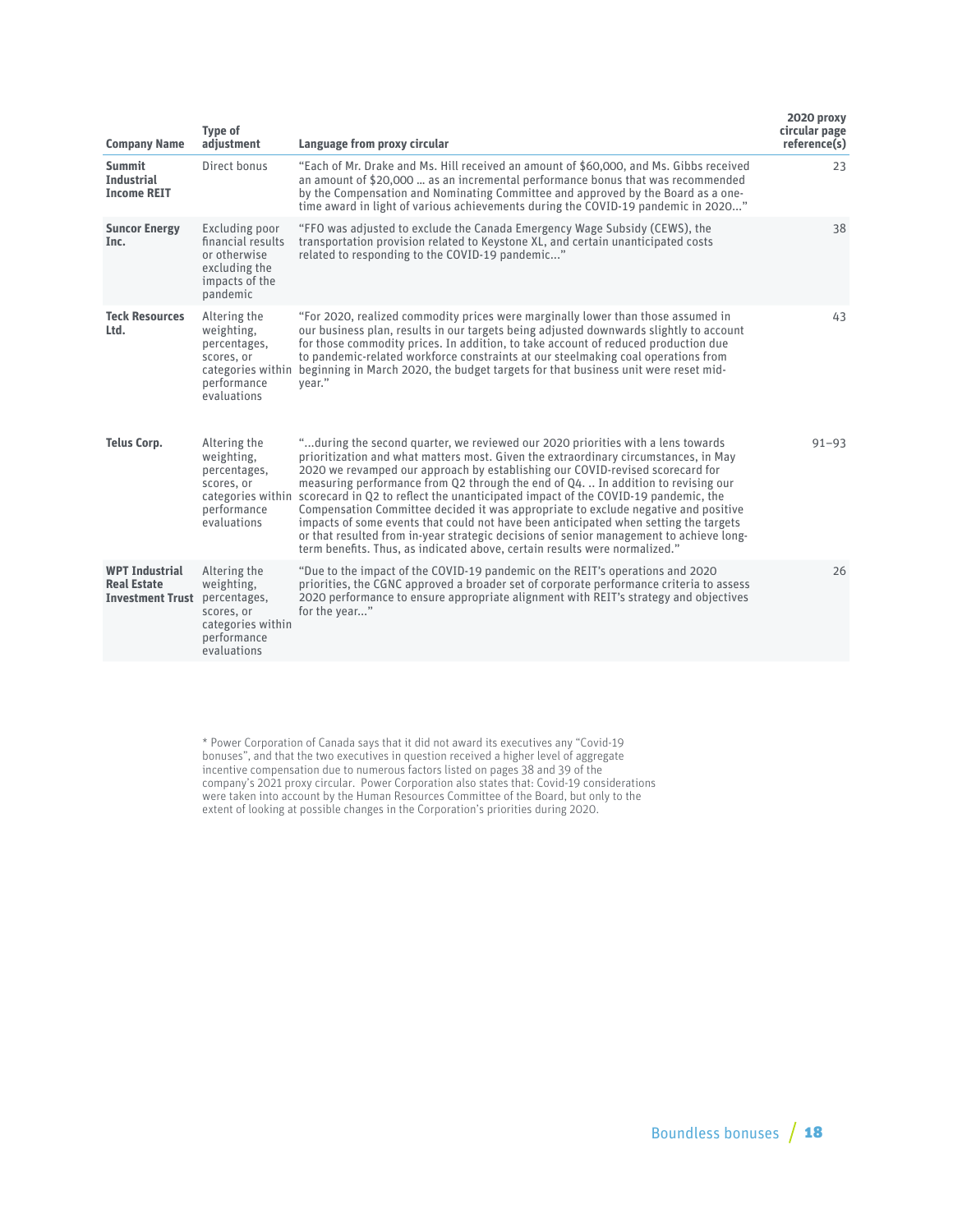## Notes

**1** Milstead, D., "Air Canada bonuses business as usual for the executive suite", The Globe and Mail, June 8 2021, https://www.theglobeandmail.com/business/article-in-a-year-of-covid-19 ceos-pocket-more-pay/

**2** Macdonald, D., "Fail Safe: CEO Compensation in Canada", CCPA, January 2020, https://www. policyalternatives.ca/sites/default/files/uploads/publications/National%20Office/2020/01/ Fail%20Safe.pdf

**3** Milstead, D., "Air Canada's senior executives to return 2020 bonuses over 'public disappointment", The Globe and Mail, June 7 2021, https://www.theglobeandmail.com/canada/article-aircanadas-senior-executives-to-return-2020-bonuses-over-public/

**4** Air Canada, "Air Canada and Government of Canada conclude agreements on liquidity program", April 12 2021, https://aircanada.mediaroom.com/2021-04-12-Air-Canada-and-Government-of-Canada-Conclude-Agreements-on-Liquidity-Program

**5** Air Canada, "Air Canada clarifies and updates 2020 compensation programs", June 6 2021, https:// aircanada.mediaroom.com/2021-06-06-Air-Canada-Clarifies-and-Updates-2020-Compensation-Programs

**6** Van Praet, N., "Gildan takes huge hit from COVID-19, with plants closed and its main printwear business down 75 per cent", The Globe and Mail, April 30 2020, https://www.theglobeandmail. com/business/article-gildan-takes-huge-hit-from-covid-19-with-plants-closed-and-its-main/

**7** CBC News, "COVID-19 outbreaks declared at senior care homes in 3 B.C. health regions", CBC, December 28 2020, https://www.cbc.ca/news/canada/british-columbia/carehome-covidoutbreak-1.5856028

**8** Air Canada, "Air Canada provides updates in response to COVID-19", March 30 2020, https:// aircanada.mediaroom.com/2020-03-30-Air-Canada-Provides-Update-in-Response-to-Covid-19

**9** David, B., "OpenText announces global office closures, workforce reductions", Waterloo Region Record, May 4 2020, https://www.therecord.com/business/2020/04/30/opentext-announcesglobal-office-closures-workforce-reductions.html

19 | Canadian Centre for Policy Alternatives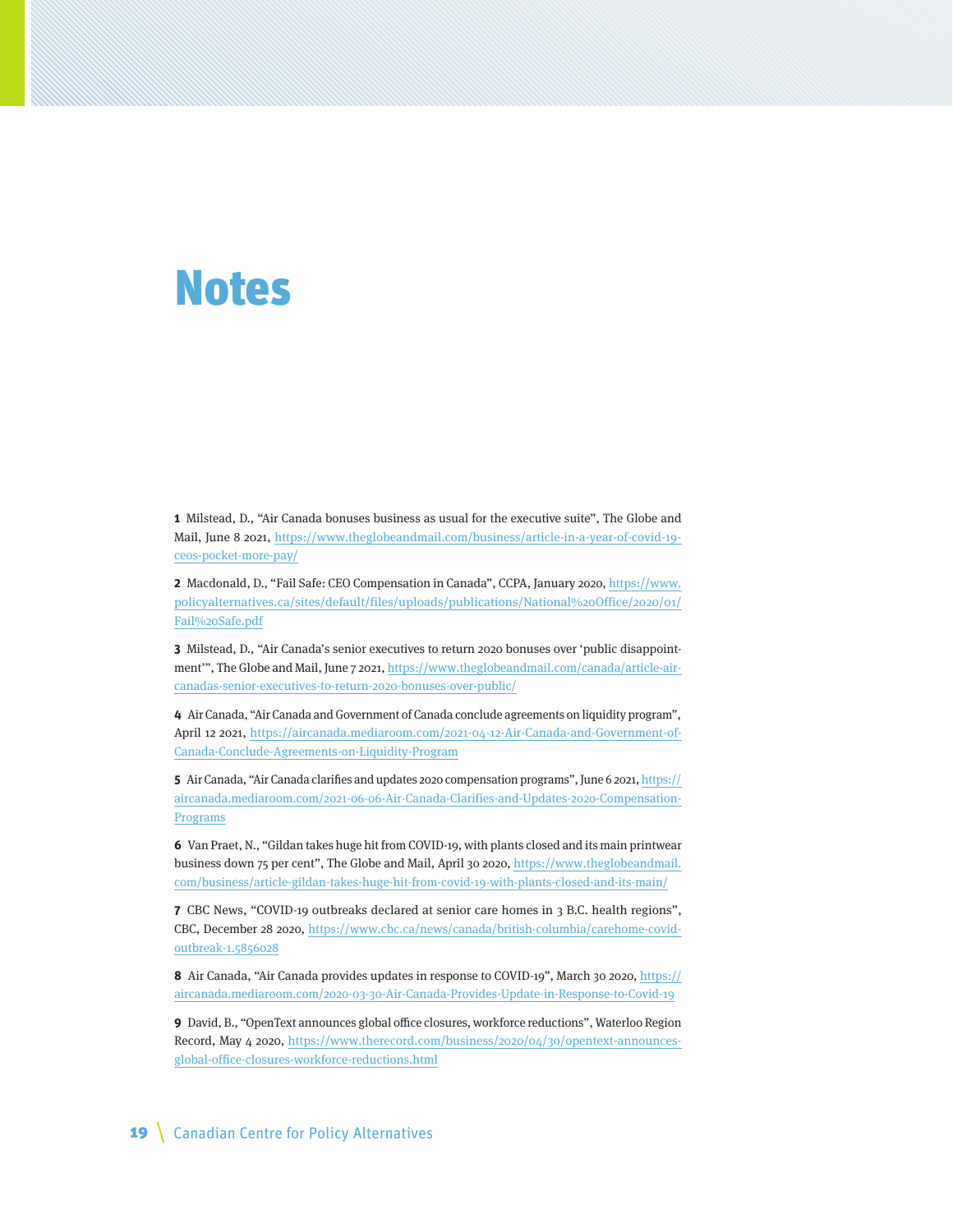**10** Timmins Today Staff, "COVID-19 outbreak declared at Young-Davidson Mine", Northern Ontario Business, April 26 2021, https://www.northernontariobusiness.com/industry-news/ mining/covid-19-outbreak-declared-at-young-davidson-mine-3665091

**11** Pierce, M., Saltzman, A., & McNair, M., "CRA has nearly 1,200 complaints of companies misusing COVID money, but has issued no fines", April 19 2021, https://www.cbc.ca/news/ business/cra-covid-cews-complaints-1.5991108

**12** Anderson, B., & Coletto, D., "Wealth tax? Canadians like the idea.", Abacus Data, November 19 2020, https://abacusdata.ca/wealth-tax-canada-poll/

**13** Hemingway, A., "Wealth tax would raise more money than previously thought", Policy Note, March 11 2021, https://www.policynote.ca/tax-the-rich/

**14** Iacurci, G., "Biden budget reiterates 43.4% top capital gains tax rate for millionaires", CNBC, May 28 2021, https://www.cnbc.com/2021/05/28/biden-budget-reiterates-top-capital-gains-tax-rate.html

**15** PwC Canada, "Tax insights: New rules on the taxation of employee stock options will be effective July 1, 2021", PwC Canada, https://www.pwc.com/ca/en/services/tax/publications/ tax-insights/new-rules-taxation-employee-stock-options-2020.html

**16** Smart, M., "It's time to increase taxes on capital gains", Finances of the Nation, January 7 2021, https://financesofthenation.ca/2021/01/07/its-time/